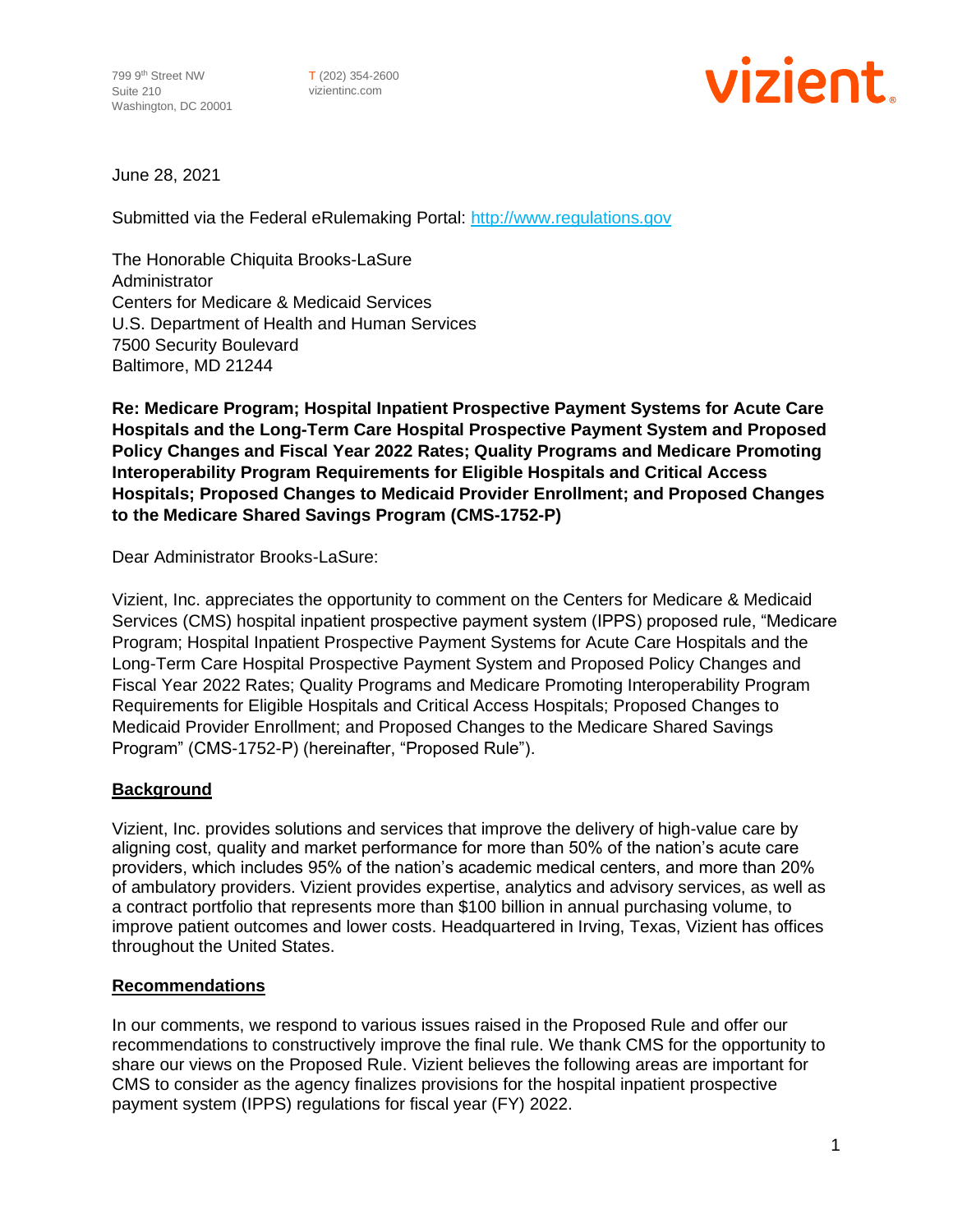# **Proposed Payment Adjustment for Medicare Disproportionate Share Hospitals (DSHs) for FY 2022**

# **Factor 1 Proposed Estimates and Calculation**

To determine Factor 1 for FY 2022 uncompensated care payments, CMS describes the various data sources it utilized, including the Office of the Actuary's January 2021 Medicare DSH estimates, which were based on data from the September 2020 update of the Medicare Hospital Cost Report Information System (HCRIS) and the FY 2021 IPPS/LTCH final rule IPPS Impact File. CMS notes which factors were considered to estimate Medicare DSH expenditures and indicates adjustments were made to account for the impact of COVID-19 (e.g., discharges, case-mix, Medicaid enrollment).

Although Vizient appreciates efforts by the Office of the Actuary and CMS to consider the impact of the COVID-19 public health emergency (PHE), Vizient encourages CMS to provide additional clarity on the factors included in these estimates. For example, in the Proposed Rule, CMS notes that several factors, such as discharge and case-mix figures for FY 2022 have been adjusted for the estimated impact of COVID-19, but it is unclear what types of assumptions were made and the ranges for the adjustments. To the extent alternative and more recent data sources can better capture the impact of the pandemic, Vizient also encourages the agency to consider that information in its estimates and to provide greater detail regarding how each factor it used to estimate Medicaid DSH expenditures was determined.

# **Proposed Methodology for Calculating Factor 3**

For Factor 3, for FY 2022, as it was for FY 2021, CMS proposes to use a single year of Worksheet S–10 data. Specifically, for FY 2022, CMS proposes to use data from FY 2018 cost reports (99.6 percent audited) and apply that data in their methodology for all eligible hospitals (except Indian Health Service (IHS) and Tribal hospitals and Puerto Rico hospitals). Vizient is supportive of using audited cost report data, but encourages the agency to provide flexibility to hospitals in FY 2022 and future years regarding the use of the most recent year of cost report data, particularly given the implications of the COVID-19 PHE and potential irregularities in cost report data from year to year that hospitals may identify. Vizient recommends CMS regularly assess and identify unusual or irregular trends in the data and consider whether more than one year of data should be used and whether more recent data or adjustments should be considered to calculate factor 3.

In addition, as noted in Vizient's [FY 2021 IPPS Proposed Rule comments,](https://www.vizientinc.com/-/media/documents/sitecorepublishingdocuments/public/aboutus/20200709_vizient_cms_fy2021_ipps_comments.pdf) we support the use of audited data. However, we continue to encourage the agency to work with auditors to streamline the audit process and enhance consistency.

# **Proposed Changes to Related Medicare Severity Diagnosis-Related Group (MS-DRG) and Relative Weights**

# **Proposed Repeal of the Market-Based MS-DRG Relative Weight Policy**

In the FY 2021 IPPS/LTCH PPS final rule, CMS finalized a requirement for hospitals to include median payer-specific negotiated charges that are negotiated with Medicare Advantage (MA) organization payers, by MS-DRG, on their Medicare cost reports. In addition, CMS finalized another policy to use this reported median payer-specific negotiated charge data in the market-based MS-DRG relative weight methodology. In the Proposed Rule, CMS proposes repealing both policies. CMS notes the agency has further considered many contract arrangement hospitals use to negotiate rates with MA organization partners and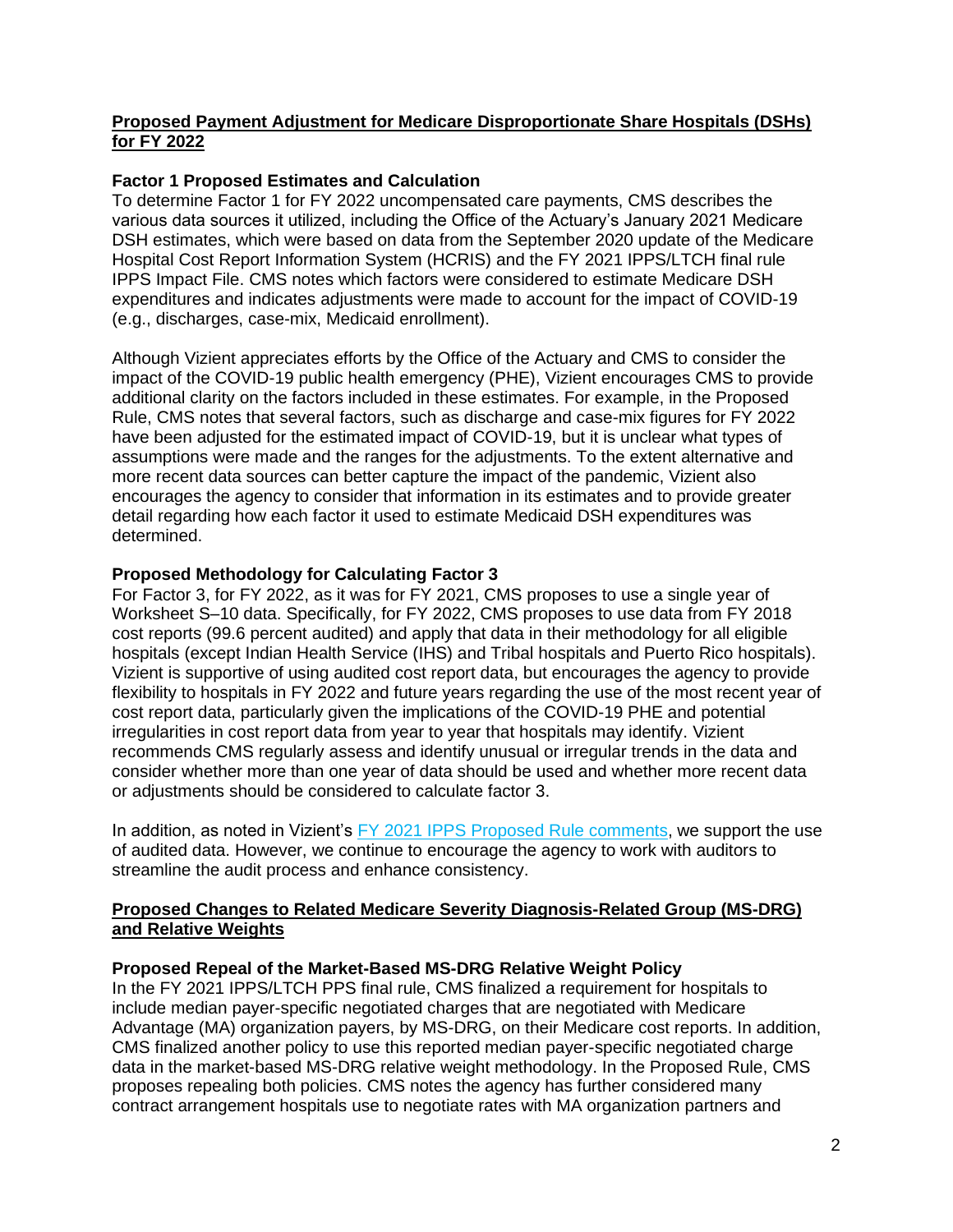questions the usefulness of the data for rate-setting purposes. Vizient applauds and supports the agency's proposal to repeal these policies as they would be unnecessarily burdensome for hospitals and lack utility.

#### **Criteria to Create a New Complication or Comorbidity (CC) or Major Complication or Comorbidity (MCC) Subgroup within a Base MS-DRG**

In the Proposed Rule, CMS restates its FY 2021 IPPS final rule policy to expand the criteria to create a new complication or comorbidity (CC) or major complication or comorbidity (MCC) subgroup within a base MS-DRG to include the NonCC subgroup for a three-way severity level split. Notably, application of the finalized criteria results in some MS-DRGs that are split into three severity levels being split into two severity levels. For FY 2022, CMS found that applying the NonCC subgroup criteria to all MS-DRGs currently split into three severity levels would result in the deletion of 96 MS-DRGs and the creation of 58 new MS-DRGs. Due to the PHE, CMS noted it is concerned about implementing this volume of MS-DRG changes, and instead proposes to delay applying the updated criteria until FY 2023. Vizient agrees with CMS regarding the need to refrain from implementing such significant MS-DRG changes, especially during the PHE. However, Vizient urges CMS to delay applying the criteria beyond FY 2023. Vizient remains concerned that broad MS-DRG changes will be highly disruptive and impose a greater burden to implement than CMS anticipates.

In addition, as part of CMS's efforts related to CC/MCC/NonCC subgrouping, CMS proposes to downgrade 3,490 "unspecified" diagnosis codes that are currently either CC or MCC to NonCC, where there are other codes available in that code subcategory that further specify the anatomic site. Vizient is concerned this policy will cause significant disruption and take much more time to implement (e.g., system updates, potential guideline coding updates) than CMS envisions given it is proposed to take effect FY 2022. Also, with so many codes affected by the policy, there is limited time for stakeholders to review these proposed changes to better understand which codes are impacted and how more specificity regarding the anatomical site could more reasonably be provided. For example, should a patient be uncertain about elements of their medical history, it may require additional resources (e.g., imaging) to determine or confirm the anatomic site so that a more specific diagnosis code can be used, even if such information may not be relevant to the course of treatment. This could result in unnecessary time and expense. Therefore, Vizient recommends CMS work more closely with stakeholders to delay and revise the projected timeline for implementation of the changes to the grading of "unspecified" diagnosis codes.

# **MS-DRG 018 Chimeric Antigen Receptor (CAR) T-cell Therapy**

For FY 2022, CMS proposes to classify several new procedure codes affecting Pre-MDC MS-DRG 018,<sup>1</sup> which is associated with the Proposed Rule and to change the name of MS-DRG 018 to "Chimeric Antigen Receptor (CAR) T-cell and Other Immunotherapies". Since CMS proposes to use older data for rate-setting purposes, we encourage the agency to more carefully consider the appropriateness of the relative weight given the new immunotherapies and potential CAR T-cell therapy prices, as listed in the below table.

Also, CMS seeks feedback in the Proposed Rule regarding the appropriateness of New Technology Add-on Payments (NTAPs) for medications that would be included in MS-DRG

<sup>1</sup> *See* 86 Fed. Reg. 88 at 25095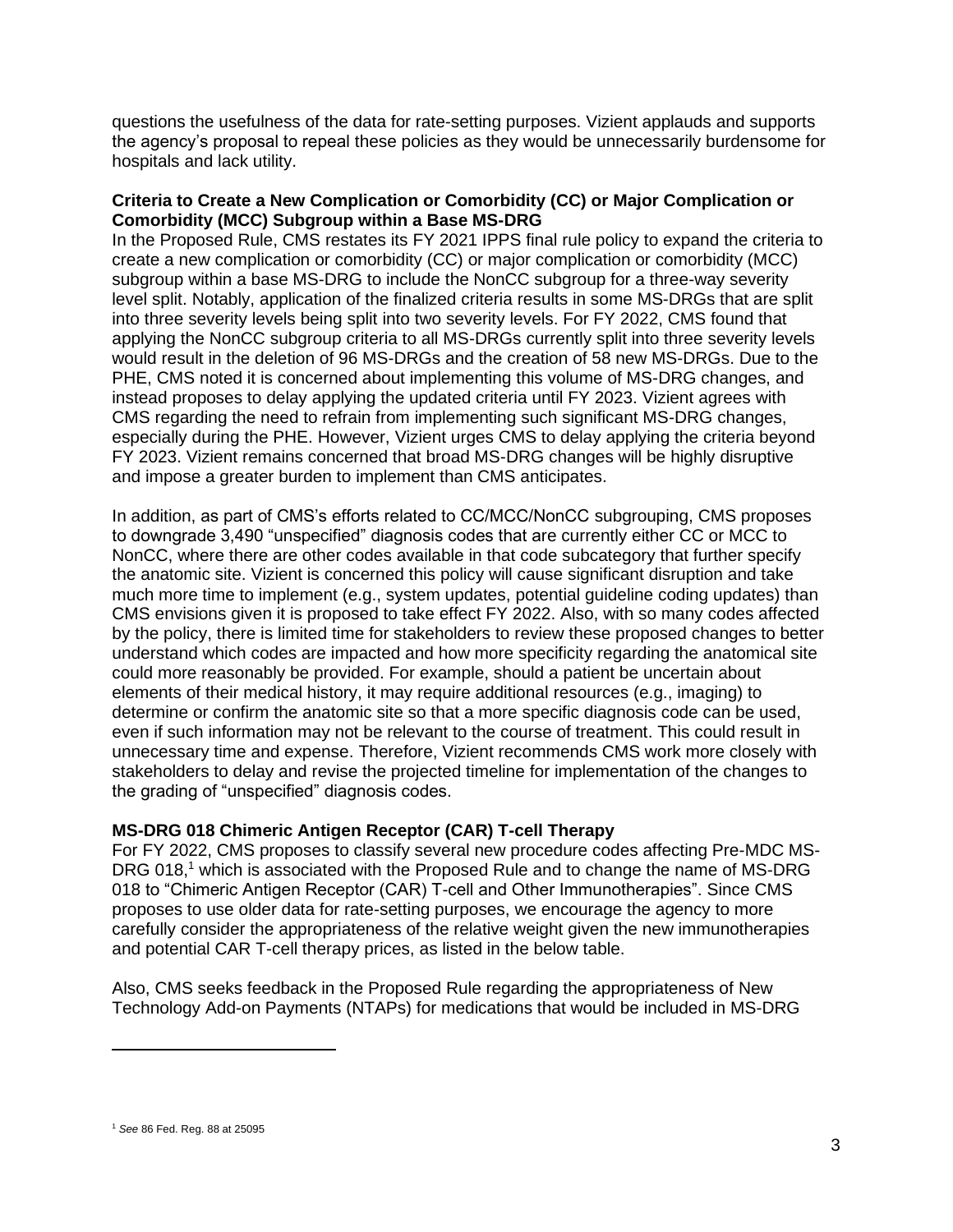018. Vizient notes that there are new indications for several of these new therapies which should be considered by the agency when determining whether to grant an NTAP and we encourage the agency to work with stakeholders where additional clarification is needed from the agency.

#### **Recalibration of the FY 2022 MS-DRG Relative Weights**

In the Proposed Rule, CMS details its methodology for calculating proposed FY 2022 relative weights, which, due to the COVID-19 PHE, was done using the FY 2019 MedPAR claims data (as opposed to the FY 2020 MedPAR file) and the March 2020 update of the FY 2018 HCRIS file (as opposed to the December 2020 update of the FY 2019 HCRIS file). Vizient appreciates CMS's efforts to consider opportunities to adapt to the COVID-19 PHE in its proposals to recalibrate the proposed FY 2022 relative weights. To the extent CMS is aware of significant deviations or unusual trends, we encourage the agency to share that information and work with stakeholders to determine whether any additional modifications or adjustments are reasonable, particularly as trends may persist beyond the PHE.

# **Proposed Add-On Payments for New Services and Technologies for FY 2022**

CMS generally limits the add-on payment window for new technologies for the first 2-3 years that a product comes to market, as the costs of the new technology are not yet fully reflected in the DRG weights. However, due to the circumstances of FY 2022 rate-setting (e.g., using the FY 2019 MedPAR claims data), CMS proposes a one-year extension of the NTAPs for FY 2022 for those certain technologies. Vizient agrees with CMS's proposal to provide a one-year extension of the NTAPs for FY 2022 and recommends the agency finalize the proposed policy.

### *New Technology Add-on Payment Newness Period for Products Available through an Emergency use Authorization (EUA) for COVID-19*

In the FY 2021 IPPS/LTCH Final Rule, CMS finalized a technical clarification to indicate that a product must receive FDA marketing authorization (e.g., an emergency use authorization (EUA) is not considered FDA marketing authorization) by July 1 of the year prior to the beginning of the fiscal year for which the NTAP application is being considered. However, in the Proposed Rule, CMS notes that data reflecting costs of products could become available from the data of the EUA and seeks feedback regarding use of this data when it makes an NTAP decision. Although Vizient agrees that data reflecting costs of products could become available from the date of the EUA, it is unclear whether this information can necessarily be extrapolated to apply once the product is formally approved. Therefore, Vizient recommends that CMS not rely on data reflecting the costs of a product with an EUA for the purposes of the newness criteria for products with or expected to receive an EUA, and instead, monitor to better understand how pricing may change upon approval.

#### *New COVID-19 Treatments Add-on Payment (NCTAP)*

In response to COVID-19, CMS established the New COVID-19 Treatments Add-on Payment (NCTAP) to increase the current IPPS payment amounts to mitigate any potential financial disincentives for hospitals to provide new COVID-19 treatments during the PHE. The NCTAP became effective for discharges occurring on or after November 2, 2020 and runs until the end of the PHE. Since CMS anticipates COVID-19 inpatient cases after the end of the PHE, the agency proposes to extend the NCTAP for eligible products that are not approved for NTAPs through the end of the FY in which the PHE ends. Vizient agrees with CMS that COVID-19 inpatient cases will likely continue after the PHE ends and appreciates CMS's thoughtful decisions to extend the NCTAPs after the PHE.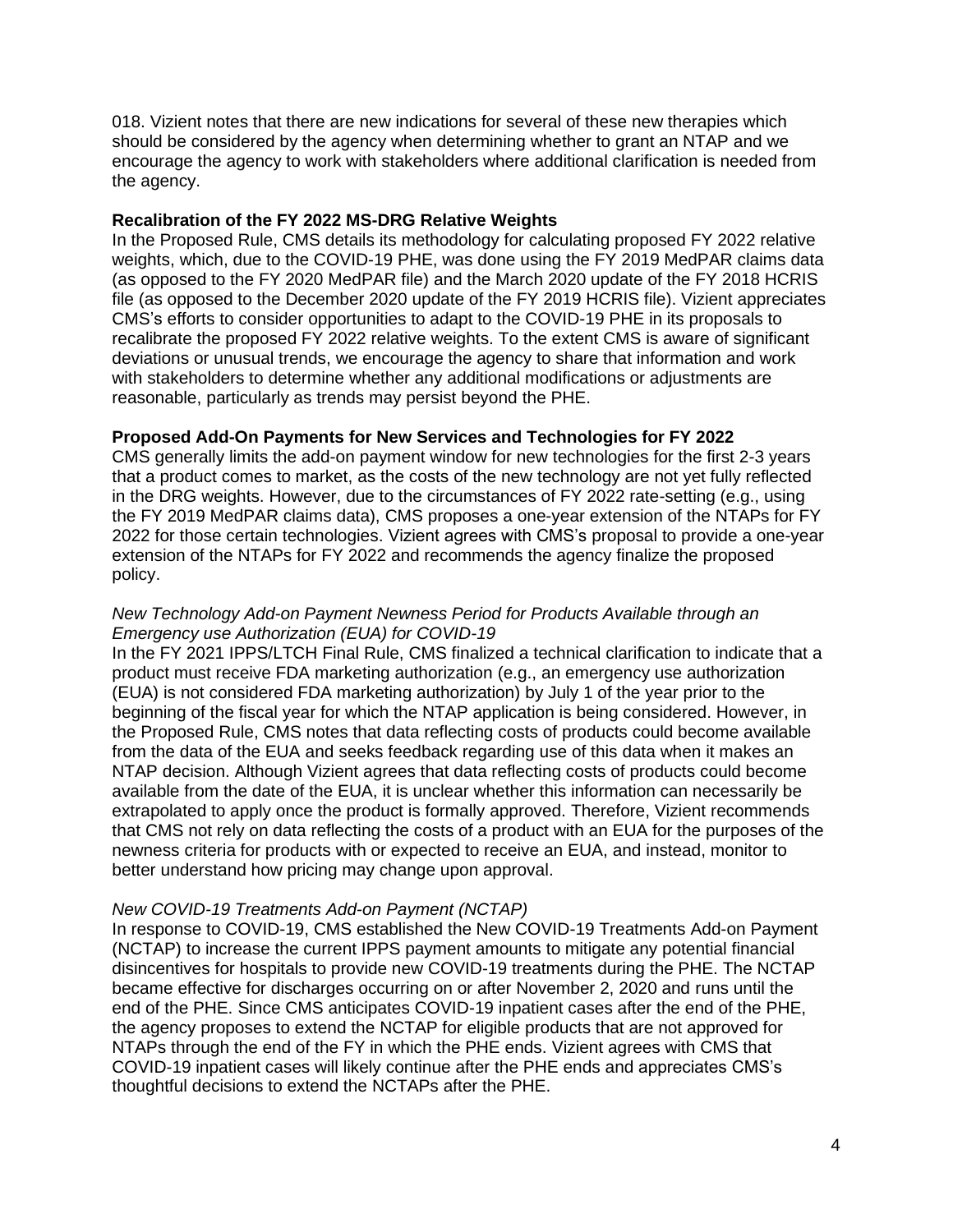Given much remains to be seen regarding COVID-19 rates and potential treatments, Vizient recommends CMS consider further extending the NCTAPs to ensure the payment serves its intended purposes of supporting providers treating COVID-19 patients, even after the PHE. Vizient is concerned that basing the NCTAP end date on the date of the PHE ending may result in financial harm to hospitals, especially as there will continue to be a need for providers to care for COVID-19 patients. In addition, there continues to be geographic variations in the incidence of COVID-19 and vaccinations. As a result, there could be a circumstance in which there is no declared national PHE, but statewide or local emergency activities persist.

In addition, CMS proposes to discontinue the NCTAP for discharges on or after October 1, 2021 for a product that is approved for a NTAP beginning FY 2022. Vizient is concerned the by shifting solely to the NTAP, reimbursement may be inadequate, making it more difficult for providers to sustainably care for patients in the same manner as when the NCTAP was in place. Vizient encourages CMS to consider allowing the reimbursement structure for the NCTAP to continue even if a product has been approved for a NTAP beginning FY 2022.

### **Proposed Changes to the Hospital Wage Index for Acute Care Hospitals**

In the Proposed Rule, CMS implements a section of the American Rescue Plan Act of 2021 (ARPA) (Pub. L. 117-2) to establish an "imputed floor" policy to address concerns from hospitals in all-urban states that are disadvantaged by the absence of rural hospitals to set a wage index floor for those states. Vizient appreciates the return of the "imputed floor" policy, which will support hospitals located in states that lack a rural floor.

In FY 2021, CMS adopted OMB Bulletin 18-04 to determine the labor market areas and hospital wage index. As indicated by CMS, this change had a significant impact and, as a result, CMS provided a 5 percent cap on any decrease in a hospital's wage index for FY 2021. Vizient appreciates CMS's request for comment on whether to continue this policy for FY 2022, given the unprecedented nature of COVID-19. To the extent possible, Vizient encourages the agency to extend this policy, or preferably, a hold harmless policy, to all hospitals, not just those directly impacted by OMB Bulletin 18-04.

While Vizient appreciates CMS's implementation of the "imputed floor" policy and potential extension of the 5 percent transitional cap, we believe more needs to be done to address fundamental issues associated with the wage index. As such, Vizient recommends CMS work with stakeholders to reform wage index polices to more effectively account for differences in resource utilization across different geographic locations.

### **Proposed Rebasing and Revising of the Hospital Market Baskets for Acute Care Hospitals**

CMS last rebased the hospital market basket cost weights effective for FY 2018, with 2014 data for the base period.<sup>2</sup> For FY 2022, CMS proposes to rebase the IPPS operating market basket to reflect the 2018 cost structure for IPPS hospitals. Vizient is concerned the data may not be as generalizable to FY 2022 like previous years given the effects of COVID-19 on both

<sup>&</sup>lt;sup>2</sup> CMS developed and periodically updates the hospital market basket for operating costs. The percentage change in the market basket reflect the average change in the price of goods and services hospital purchase to provide inpatient care. However, the effects on total expenditure resulting from the changes in the mix of good and services purchased after the base period are not measured. Only when the index is rebased are changes in the quantity and intensity be captured, with those changes being reflected in the cost weights.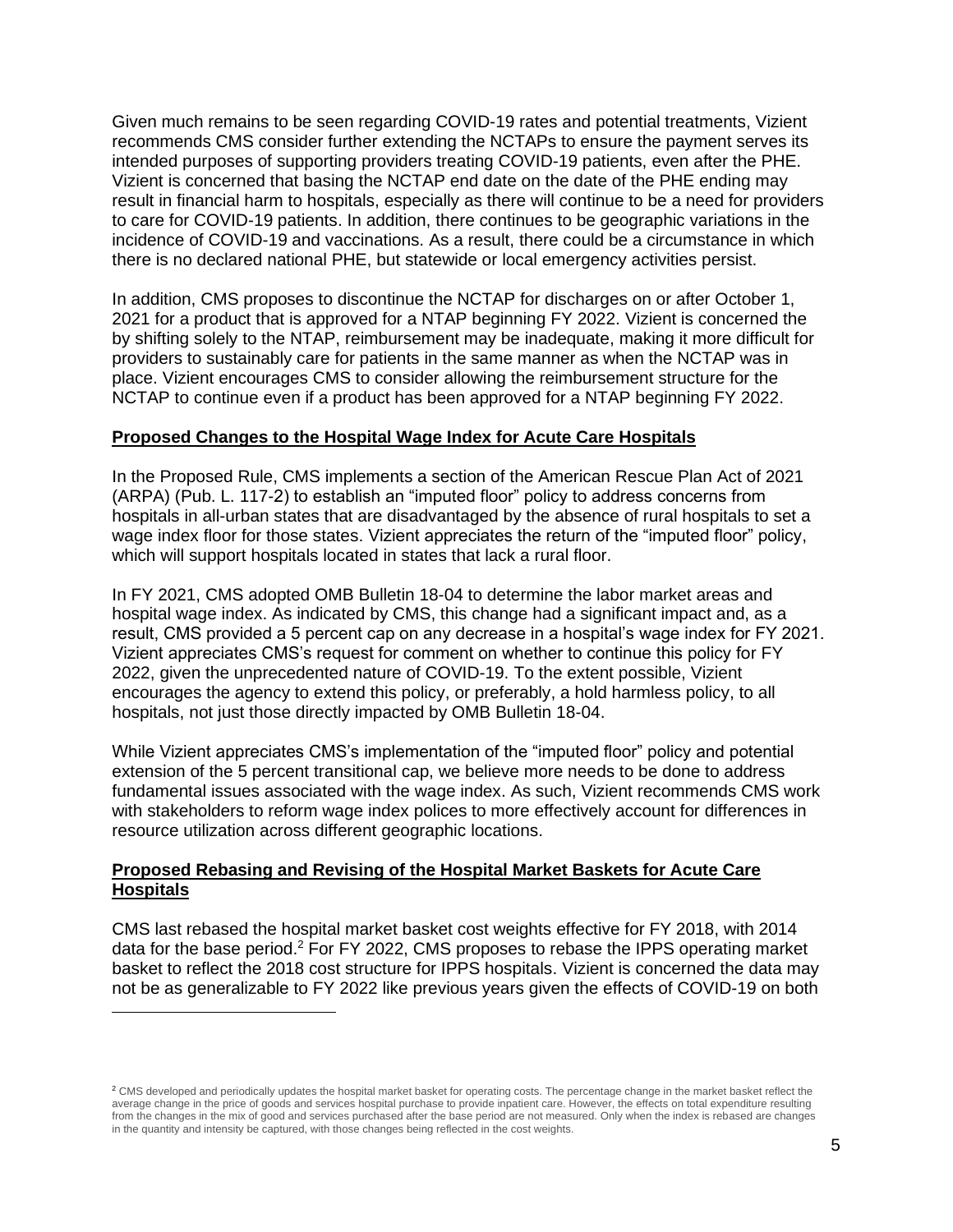hospitals and other providers directly and to the economy more broadly. Vizient agrees with CMS that it should continue to monitor the upcoming Medicare cost report data to see if a more frequent rebasing schedule is necessary. To the extent CMS is already aware of, or is made aware of, cost increases due to COVID-19 (e.g., staffing, creating new/alternative care sites), we recommend the agency consider temporary modifications to better account for such changes in determining the market basket.

# **Indirect and Direct Graduate Medical Education**

# **Distribution of Additional Residency Positions**

For FY 2023, the Consolidated Appropriations Act, 2021 (CAA) requires that the Secretary seek applications from hospitals to facilitate the distribution of 200 of the 1,000 new additional residency positions in accordance with the law's requirements. In addition, the law requires the Secretary to distribute at least 10 percent of the aggregate number of total residency positions available to a hospital in one the following four categories: (1) hospitals located in rural areas or that are treated as being located in a rural area; (2) hospitals in which the reference resident level of the hospital is greater than the otherwise applicable resident limit; (3) hospitals in states with new medical schools or additional locations and branches of existing medical schools; and (4) hospitals that serve areas designated as Health Professional Shortage Areas (HPSAs).

In the Proposed Rule, CMS indicates that hospitals would need to meet at least one category to be eligible. CMS provides two potential distribution methods. Under the first proposed method, residency programs serving underserved populations would be prioritized (i.e., based on their HPSA score) and under the alternative distribution method, CMS would give higher priority to hospitals that qualify in more of the four categories for FY 2023 and work with stakeholders to determine an alternative process for future years. Vizient believes considering the perspectives of academic medical centers and other providers is critical to formulating an impactful distribution strategy. Under the second distribution method CMS proposes, there is greater opportunity for stakeholder input given the agency would work with stakeholders to determine an alternative process for future years. As such, Vizient recommends CMS advance the second proposed method and where possible for FY 2023 and gain stakeholder feedback to inform distribution decisions.

# **Full-time Equivalent Cap**

In addition, CMS proposes that each hospital may apply for a cap increase of up to 1.0 fulltime equivalent (FTE) per year. Although Vizient agrees with CMS that there will be high demand for slots, Vizient disagrees with a 1.0 FTE cap as it is unnecessarily constraining and 1.0 FTE may not be a significant enough increase to make meaningful change and sustain support to programs. In addition, since the distribution criteria has yet to be finalized, it appears to be premature to implement a cap without a better understanding of applicants most likely to be given the additional slots. Vizient recommends CMS work with stakeholders to identify whether a cap is needed, and if so, what the value should be.

# **Counting Days Associated with Section 1115 Demonstration Projects in the Medicaid Fraction**

In the Proposed Rule, CMS proposes to revise the way it calculates the Medicaid fraction of the DSH calculation. Specifically, CMS proposes that patient days of individuals receiving benefits under a section 1115 waiver program would be counted in the numerator of the Medicaid fraction only if the patient directly receives inpatient hospital insurance coverage on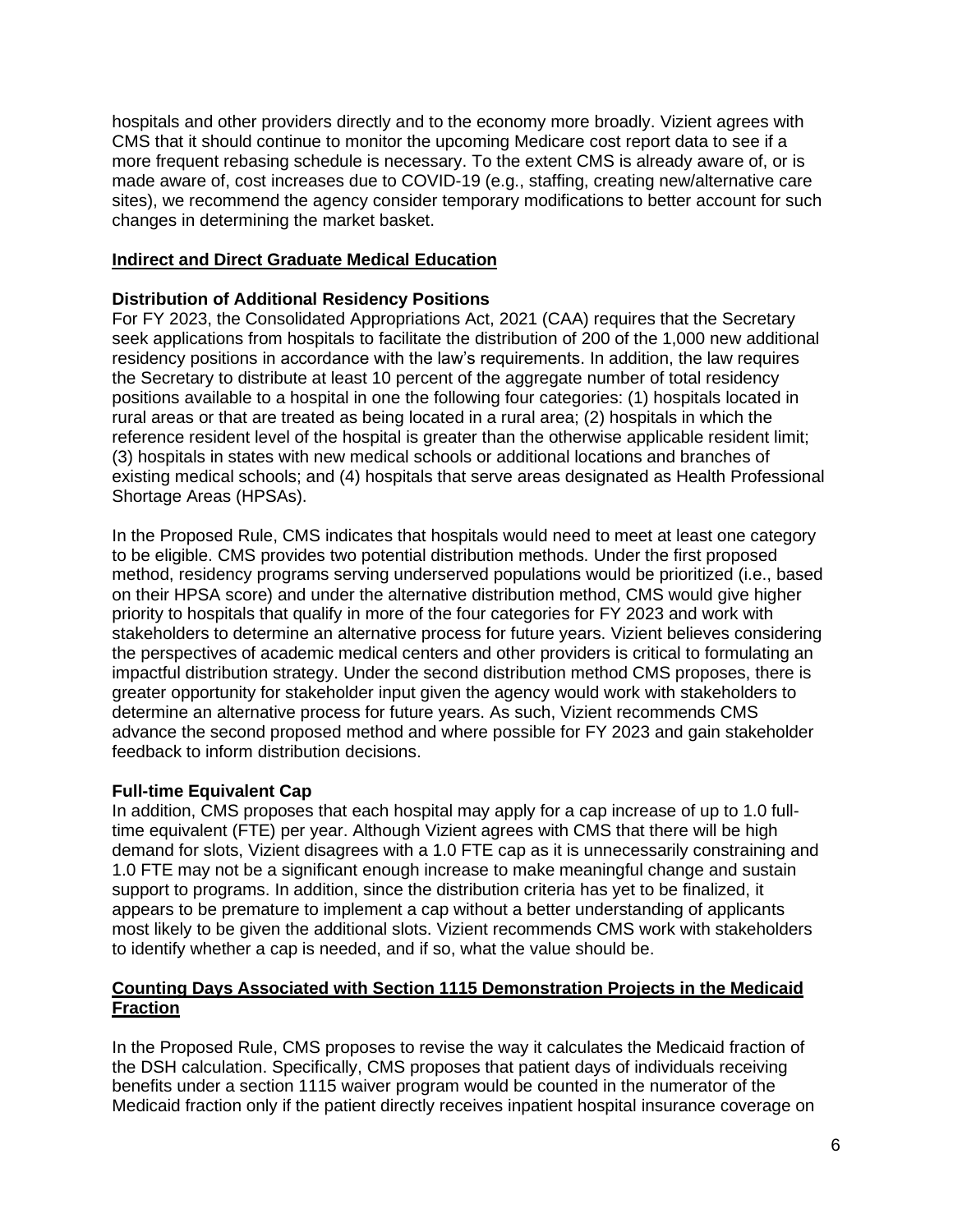the day the waiver was authorized. As a result, hospitals in some states with Section 1115 waivers in place would endure various negative consequences should this policy be finalized, including reductions to their Medicare DSH payments and potential 340B eligibility implications. Vizient is concerned this policy shift, if finalized, unnecessarily disrupts the DSH calculation for many hospitals and health systems in a manner that was not clarified as these waivers were advancing within the state and up to CMS for approval.

CMS not only approves waivers after thorough review, but the agency also regularly reviews them for renewal and other potential modifications. In advancing this proposal, CMS describes certain scenarios which are based on circumstances with waivers that have already been approved, where the agency would not count patients in the Medicaid fraction, such as when patients receive financial assistance that can be used to help with the purchase of health insurance from a private entity. In addition, CMS raises concerns with other 1115 demonstration projects that extend coverage only for specific services and do not include insurance coverage for inpatient hospital care as these expansion populations may have "significantly higher incomes than traditional Medicaid beneficiaries" and the scope of benefits covered is more narrow than benefits provided under traditional Medicaid. The agency also outlines the court decisions that prompted CMS to issue this proposed modification to the regulation. However, the agency does not articulate how these factors will be considered in a singular framework by the agency. As a result, the proposal creates additional uncertainty and confusion regarding how CMS will calculate the Medicaid fraction for hospitals in states with a section 1115 waiver, particularly as more complex services are being provided on an outpatient basis every year and these waivers have various uses and structures.<sup>3</sup> Vizient is concerned this lack of clarity makes it difficult for hospitals to count patients in the Medicaid fraction and, as a more narrow definition is applied, lowers the numerator of the Medicaid fraction.

More broadly, CMS acknowledges financial uncertainty regarding this proposed policy. CMS notes that the impact of this proposal on expenditures could not be estimated because it "does not have information on the number of section 1115 days by hospital which could be included in the Medicaid fractions absent the proposed revision to the regulation, which would be required to make an estimate."<sup>4</sup> Further, the policy could have far reaching consequences on hospitals' overall stability, as it could significantly impact their Medicaid DSH payments and threaten their participation in the 340B Program. As hospitals look to emerge from the COVID-19 PHE, Vizient recommends CMS refrain from its proposed revision to the Medicaid fraction of the DSH calculation and instead continue to implement policies, such as those adopted in the American Rescue Plan Act, that encourage state expansion of Medicaid.

#### **Hospital Readmissions Reduction Program (HRRP)**

#### **Measure Specifications**

Due to the COVID-19 PHE, CMS proposes to update measure specifications by excluding patients diagnosed with COVID-19 for five measure's denominators.<sup>5</sup> Given COVID-19 may

<sup>3</sup> *See* Kaiser Family Foundation. (June 9, 2021). Medicaid Waiver Tracker: Approved and Pending Section 1115 Waivers by State, available at: s-by-state/, last accessed June 22, 2021. <sup>4</sup> 86 Fed. Reg. 88 at 25079

<sup>5</sup> (1) Hospital 30-day, all-cause RSRR following AMI hospitalization (NQF #0505); (2) Hospital 30-day, all-cause, unplanned, risk-standardized RSRR following CABG surgery (NQF #2515); (3) Hospital 30-day, all cause RSRR following COPD hospitalization (NQF #1891); (4) Hospital 30-day, allcause RSRR following heart failure hospitalization (NQF #0330), and (5) Hospital-level 30-day, all-cause RSRR following elective primary THA/TKA (NQF 1551).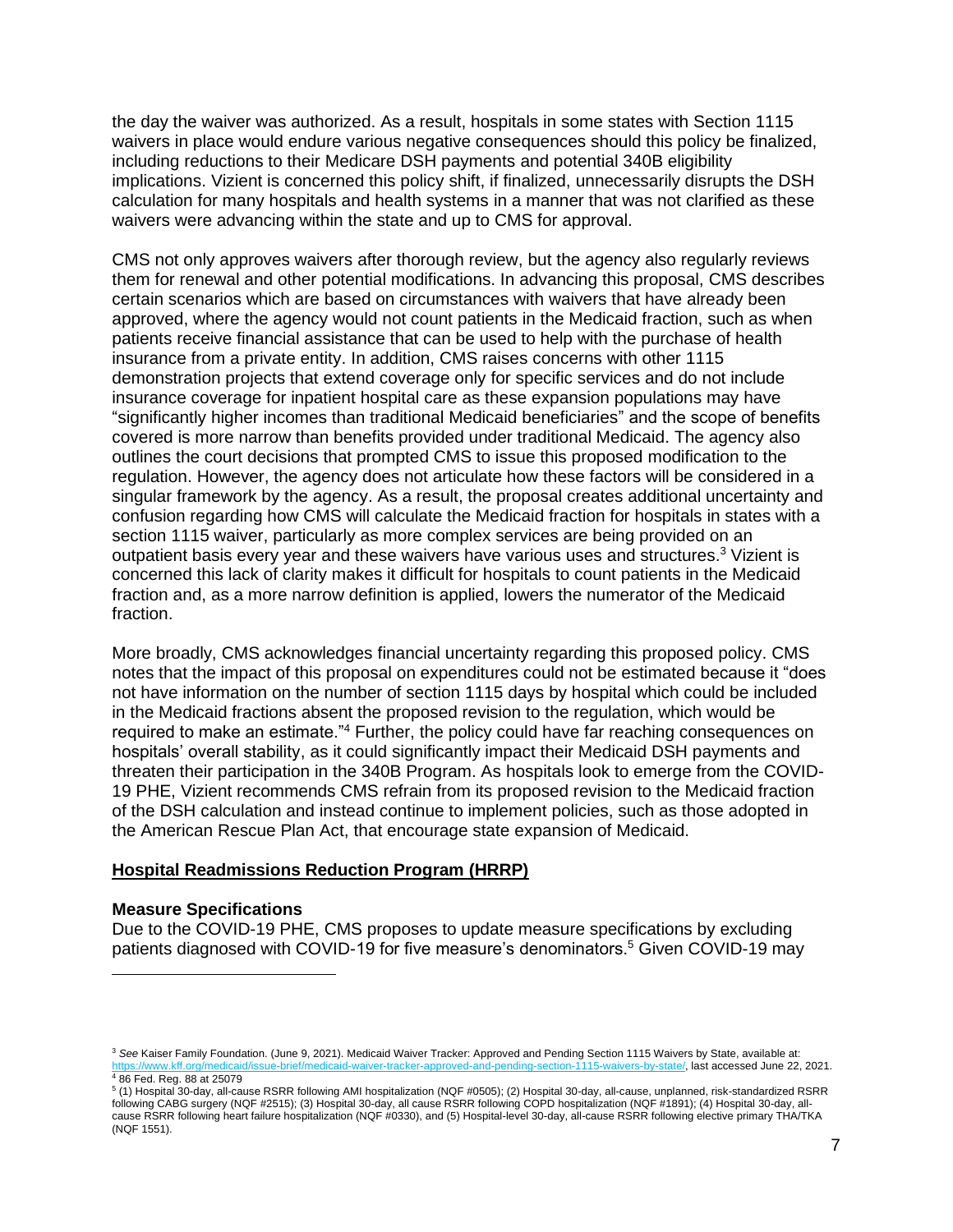still infect patients beyond the PHE, Vizient encourages CMS to consider how measure specifications may change after the PHE, if at all. For example, it remains to be seen what kinds of testing protocols will be in place to identify patients with COVID-19. As such, Vizient encourages CMS to continue to gain stakeholder feedback regarding measure specifications related to COVID-19 and share suppression decisions in advance, where possible.

### **Measure Suppression**

The HRRP requires a reduction to a hospital's base operating DRG payment to account for excess readmissions of selected applicable conditions. Due to the impact of COVID-19, CMS proposes to temporarily suppress the FY 2023 measure set for FY 2023 Hospital 30-day, allcause, risk-standardized readmission rate (RDRR) following pneumonia hospitalization measure (NQF #0506). For FY 2023, CMS would weight the measure at 0 percent in the HRRP payment methodology. Given CMS's concerns about the data described in the Proposed Rule, we agree with CMS's decision to weight the measure at 0 percent in the HRRP methodology for FY 2023.

Vizient also notes that several hospital provider members question CMS's approach for future years, including if COVID-19 persists and what type of notice the agency would provide. Although CMS proposes a measure suppression policy, to the extent possible, Vizient encourages the agency to provide more timely updates (e.g., before annual rulemaking) and information to hospitals, especially given the important potential financial implications of measure suppression.

### **Proposed Flexibility for Changes that Affect Quality Measures during a Performance Period in the HRRP**

In the Proposed Rule, CMS indicates it is concerned regional and temporal differences in COVID-19 prevalence during the FY 2022 HRRP applicable period (which includes data collected during the PHE) have affected hospitals' readmissions measure performance for the FY 2022 program year. As a result, for the duration of the COVID-19 PHE, CMS proposes to allow the agency to suppress the use of quality measures via adjustment to the HRRP's scoring methodology if CMS determines that circumstances caused by the COVID-19 PHE have affected those measures and the associated "excess readmissions" calculations significantly. If the use of a measure is suppressed, the weighting of affected measures would be temporarily reduced to 0 percent in the program's scoring methodology until adjustments are made (e.g., the affected portion of the performance period for the measure is no longer applicable to program scoring, or the measure is removed entirely through rulemaking). Vizient appreciates the need for CMS to have flexibility to suppress the use of quality measures via adjustment to the HRRP's scoring methodology. Vizient recommends the agency provide clear and timely information to stakeholders and seek stakeholder input where possible as suppression is being contemplated.

CMS notes that as an alternative to the proposed measure suppression policy, it also considered waiving all data reporting requirements for Q3 and Q4 2020. However, CMS noted that the option would leave no comprehensive data available to the agency to provide confidential performance feedback and data would not be available for monitoring or to inform future programmatic changes. Vizient appreciates CMS's efforts to use comprehensive data to support hospitals and provide confidential data. As noted throughout Vizient's comments, we have concerns with CMS making publicly available any data where measures were suppressed as it could be a source of confusion. In addition, given potential issues with the data, Vizient notes that it is unclear how CMS plans on relying on data for future programmatic changes because certain caveats or additional factors may need to be considered. As a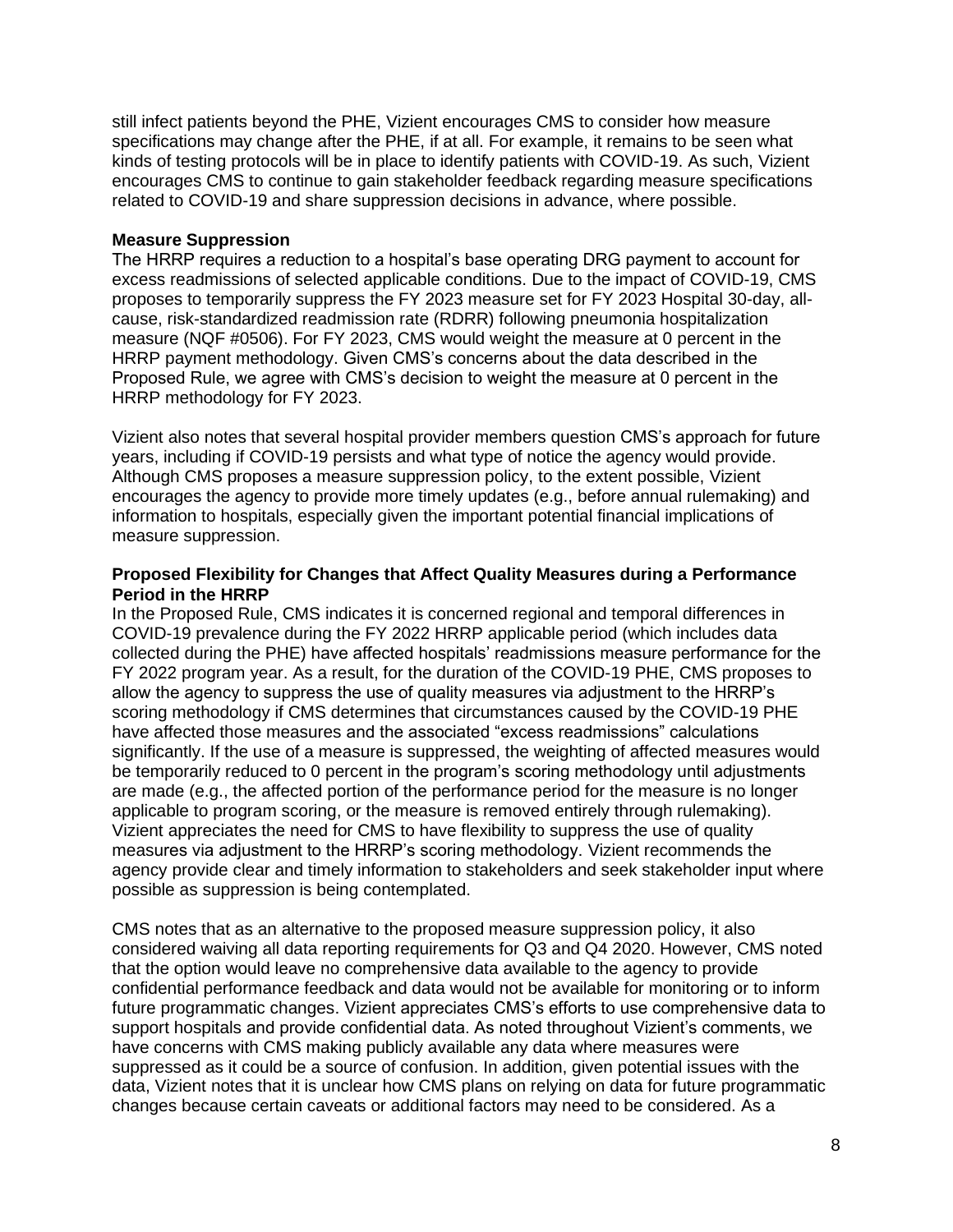result, Vizient encourages CMS to gain stakeholder feedback before relying on such data for future programmatic change.

#### **Hospital Value-Based Purchasing (VBP) Program**

#### **Measure Suppression**

Consistent with other CMS programs like HRRP, the agency proposes a measure suppression policy for the Hospital VBP program that would run for the duration of the COVID-19 PHE. Also, CMS proposes to allow the agency to suppress the use of data for a number of measures if it determines the circumstances caused by the COVID-19 PHE have affected those measures and the resulting Total Performance Score (TPS) significantly. Vizient encourages CMS to continue to monitor the impacts of COVID-19, even once the PHE is no longer declared, as it may still be appropriate to suppress certain measures or provide other flexibilities.

For the FY 2022 program year, CMS proposes suppressing all of the measures in the Person and Community Engagement, Safety, and Efficiency and Cost Reduction Domains<sup>6</sup> and adopting a special scoring rule, where, due to the suppression of so many measures, CMS would not calculate total performance scores (TPS) for hospitals. The agency would still provide confidential feedback reports to hospitals on their FY 2022 measure rates (likely not available until after August 1, 2021) and Q3 and Q4 data would be publicly reported with appropriate caveats noted. Vizient appreciates that the agency would still provide confidential feedback reporting to hospitals on their FY 2022 measure rates but requests the agency refrain from publicly reporting Q3 and Q4 data. Even if caveats were provided, Vizient is concerned the data would not accurately or fairly reflect performance and would ultimately mislead the public, which runs counter to a purpose of public disclosure.

For the FY 2023 program year, CMS proposes to suppress only one measure, Pneumonia 30 day Mortality Rate (MORT-30-PN)<sup>7</sup> because the COVID-19 PHE affected this measure significantly. Vizient notes that based on our analysis, a small number of hospitals may no longer qualify for VBP based on suppression of this measure suppression policy. For other measures, CMS proposes to update measure specifications to exclude patients diagnosed with COVID-19 from four condition-specific mortality measures and one procedure-specific complication measure.<sup>8</sup> However, unlike FY 2022 and despite the proposal to suppress MORT-30-PN, CMS clarifies no special scoring would apply and scoring would revert to previous scoring rules. Regarding this proposal, since the MORT-30-PN measure considers a 3-year period, Vizient request CMS clarify how it plans on approaching suppression for FY 2024 and FY 2025 program years.

<sup>6</sup> For FY 2022, CMS proposes suppressing the following measures: Hospital Consumer Assessment of Healthcare Provides and Systems (HCAHPS) (NQF #0166); Medicare Spending Per Beneficiary – Hospital (NQF #2158); National Healthcare Safety Network (NHSN) Catheter-Associated Urinary Tract Infection (CAUTI) Outcome Measure (NQF #0138); National Healthcare Safety Network (NHSN) Central Line-Associated Bloodstream Infection (CLABSI) Outcome Measure (NQF #0139); American College of Surgeons – Centers for Disease Control and Prevention Harmonized Procedure Specific Surgical Site Infection (SSI) Outcome Measure (NQF #0753); National Healthcare Safety Network (NHSN) Facility-wide Inpatient Hospitalonset Methicillin-resistant ; Staphylococcus aureus (MRSA) Bacteremia Outcomes Measure (NQF #1716); and the National Healthcare Safety Network (NHSN) Facility-wide Inpatient Hospital-onset Clostridium difficile Infection (CDI) Outcome Measure (NQF #1717)

<sup>7</sup> MORT-30-PN: Hospital 30-Day, All Cause, Risk Standardized Mortality Rate Following Pneumonia (PN) Hospitalization measure <sup>8</sup> CMS proposes changes the specifications for the following measures: Hospital 30-Day, All-Cause, Risk-Standardized Mortality Rate Following Acute Myocardial Infarction (AMI) Hospitalization (NQF #0230); Hospital 30-Day, All-Cause, Risk-Standardized Mortality Rate Following Coronary Artery Bypass Graft (CABG) Surgery (NQF #2558); Hospital 30-Day, All-Cause, Risk-Standardized Mortality Rate Following Chronic Obstructive Pulmonary Disease (COPD) Hospitalization (NQF #1893); Hospital 30-Day, All-Cause, Risk-Standardized Mortality Rate Following Heart Failure Hospitalization (NQF #0229); and Hospital-Level Risk-Standardized Complication Rate Following Elective Primary Total Hip Arthroplasty (THA) and/or Total Knee Arthroplasty (TKA) (NQF #1550).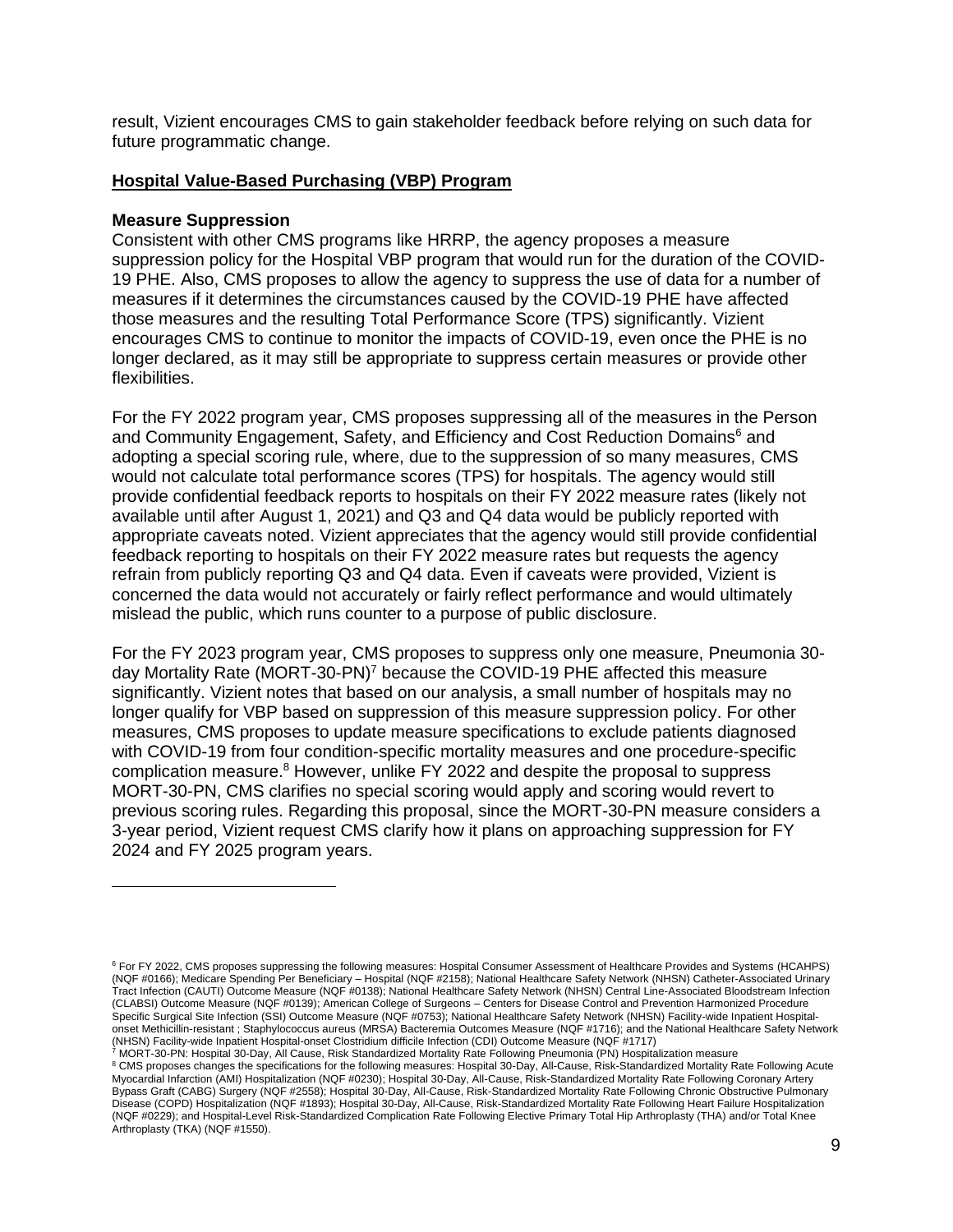### **Payment Adjustment**

Related to payment, CMS proposes to reduce each hospital's base-operating DRG payment amount by 2 percent, as required under law; however, since no hospital would have a TPS, CMS proposes to assign each hospital a value-based payment percentage that results in a value-based incentive payment amount that matches the 2 percent reduction to the base operating DRG. As a result, the net of these payment adjustments would be neutral for hospitals and the hospital's base operating DRG payment amount would remain unchanged for FY 2022. Generally, given the unique circumstances and potential harm from imposing the penalty, Vizient supports CMS's proposal to provide a neutral payment adjustment for FY 2022. Vizient notes that for some hospitals that may have budgeted and anticipated an incentive payment, this policy may harm those hospitals.

# **Proposed Removal of the CMS Patient Safety and Adverse Events Composite (CMS PSI 90) measure from the Hospital VBP Program**

For FY 2023 program year, CMS proposes to remove the CMS PSI 90 measure (NQF #0531) from the Hospital VBP Program. In the Proposed Rule, CMS describes burdens associated with tracking the measure in both the Hospital VBP Program and the HACRP since each program uses a different methodology. Vizient applauds CMS for removing CMS PSI 90 from the Safety Domain for the Hospital VBP Program and agrees with CMS's concerns regarding the measure, including its variable use in the Hospital VBP Program and the Hospital-Acquired Conditions (HAC) Reduction Program.

### **Hospital-Acquired Conditions (HAC) Reduction Program**

In addition to waiving all data reporting requirements for Q1 and Q2, as previously provided in the HACRP Extraordinary Circumstance Exception (ECE) policy, CMS proposes suppressing CY 2020 Q3 and Q4 healthcare-associated infection (HAI) and CMS PSI 90 measure data from the Total HAC Score calculation for FY 2022 and 2023. Vizient agrees with the need to suppress data but recommends CMS provide information regarding the number of hospitals likely eligible to participate in the program based on this suppression policy. Vizient also requests CMS clarify how it is considering handling data from Q1 and Q2 2021 given the prevalence of COVID-19.

# **Measure Suppression Factors**

Related to the different proposed measure suppression policies associated with CMS's pay for performance programs, as noted above, the agency seeks feedback regarding, "Measure Suppression Factors" which are applied in the Proposed Rule to make measure suppression decisions. Vizient agrees with CMS regarding the need for measure suppression factors for COVID-19, as it helps provide consistency across CMS's programs and a clearer framework as to how suppression decisions are made and will be made in the future. Should CMS modify the Measure Suppression Factors in the final rule, Vizient believes the agency should demonstrate how the application of the modified factors impacts measure suppression decisions, as done in the Proposed Rule.

Specific to the Measure Suppression Factors for the COVID-19 PHE, Vizient has no additional feedback but encourages the agency to regularly gain stakeholder feedback as new factors may emerge or alternative interpretations may apply. For example, provider perspectives would be helpful in determining whether there have been rapid or unprecedented changes in clinical guidelines, which is part of a proposed measure suppression factor.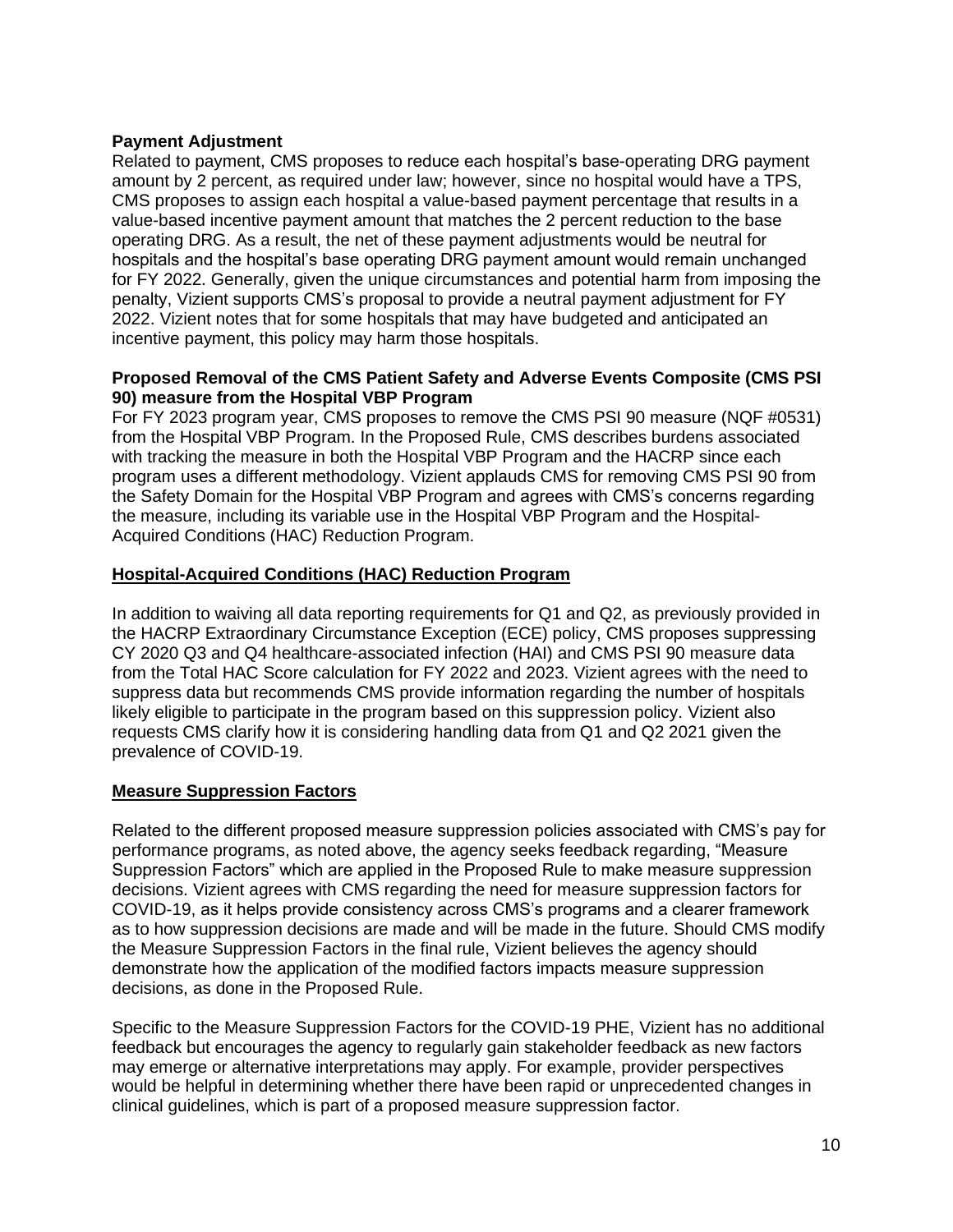In addition, as noted throughout Vizient's comments, Vizient believes CMS should refrain from making publicly available any data related to a measure if the agency decides to suppress the measure. Vizient believes it would be important not to share information broadly as doing so would cause unnecessary confusion which counters the notion of providing meaningful information to patients, which is a purpose of public disclosure.

CMS also seeks feedback on whether the agency should adopt a measure suppression policy for future PHEs. Vizient sees benefit in proactively preparing for future PHEs but encourages CMS to work with stakeholders before adopting additional measure suppression policies. Given the different types of national PHEs that could occur, there may be a need for different suppression policies. In addition, since CMS is currently proposing a COVID-19 measure suppression policy, there is an opportunity to learn from this experience, including impacts beyond FY 2022.

In addition, Vizient believes measure suppression policies that have more granular effects (e.g., region-based measure suppression) should be considered by the agency but again requests CMS first gain stakeholder feedback before proposing more granular policies and also consider learnings from the COVID-19 pandemic, some of which remain to be seen. Consistent with prior recommendations, should a more granular measure suppression policy be provided, CMS should clarify the suppressed measures will not be made public.

### **Hospital Inpatient Quality Reporting (IQR) Program**

#### **Proposed Measure Changes**

In the Proposed Rule, CMS proposes to adopt five new measures, remove five measures $9$ , and seeks comment on two future potential measures (a mortality measure for patients admitted with COVID-19; and a patient-reported outcomes measure following elective total hip and/or total knee arthroplasty (THA/TKA)).

More specifically, CMS proposes to adopt the Hybrid Hospital-Wide All-Cause Risk Standardized Mortality measure – first on a voluntary basis (July 1, 2022 – June 30, 2023) and then mandatory (July 1, 2023 – June 30, 2024). In [previous comments](https://www.vizientinc.com/-/media/documents/sitecorepublishingdocuments/public/aboutus/20180625_vizient_comment_letter_cms_1694_p.pdf) to CMS, Vizient recommended CMS provide the appropriate risk adjustment and exclusions necessary to ensure the measure does not disproportionately penalize safety-net providers and academic medical centers. In addition, we encouraged CMS to monitor this measure for potential unintended consequences and continue to look for ways to adjust for the risk that some hospitals face due to the proportion of vulnerable patients that they serve. Vizient previously recommended CMS first make the measure voluntary before it is made permanent and appreciates CMS's decision to make the measure voluntary initially. However, we believe it is premature to provide a mandatory policy for this measure given information has yet to be learned while the measure is voluntary. Therefore, Vizient does not believe a mandatory policy is appropriate to finalize at this time.

<sup>9</sup> The five measures CMS proposes to remove: Death Among Surgical Inpatients with Serious Treatable Complications (CMS PSI-04) beginning with the FY 2023 payment determination; Exclusive Breast Milk Feeding (PC-05) (NQF #0480) beginning with the FY 2026 payment determination; Admit Decision Time to ED Departure Time for Admitted Patients (ED-2) (NQF #0497) beginning with the FY 2026 payment determination; and two strokerelated eCQMs beginning with the FY 2026 payment determination; Anticoagulation Therapy for Atrial Fibrillation/Flutter eCQM (STK-03) (NQF #0436); and Discharged on Statin Medication eCQM (STK-06) (NQF #0439).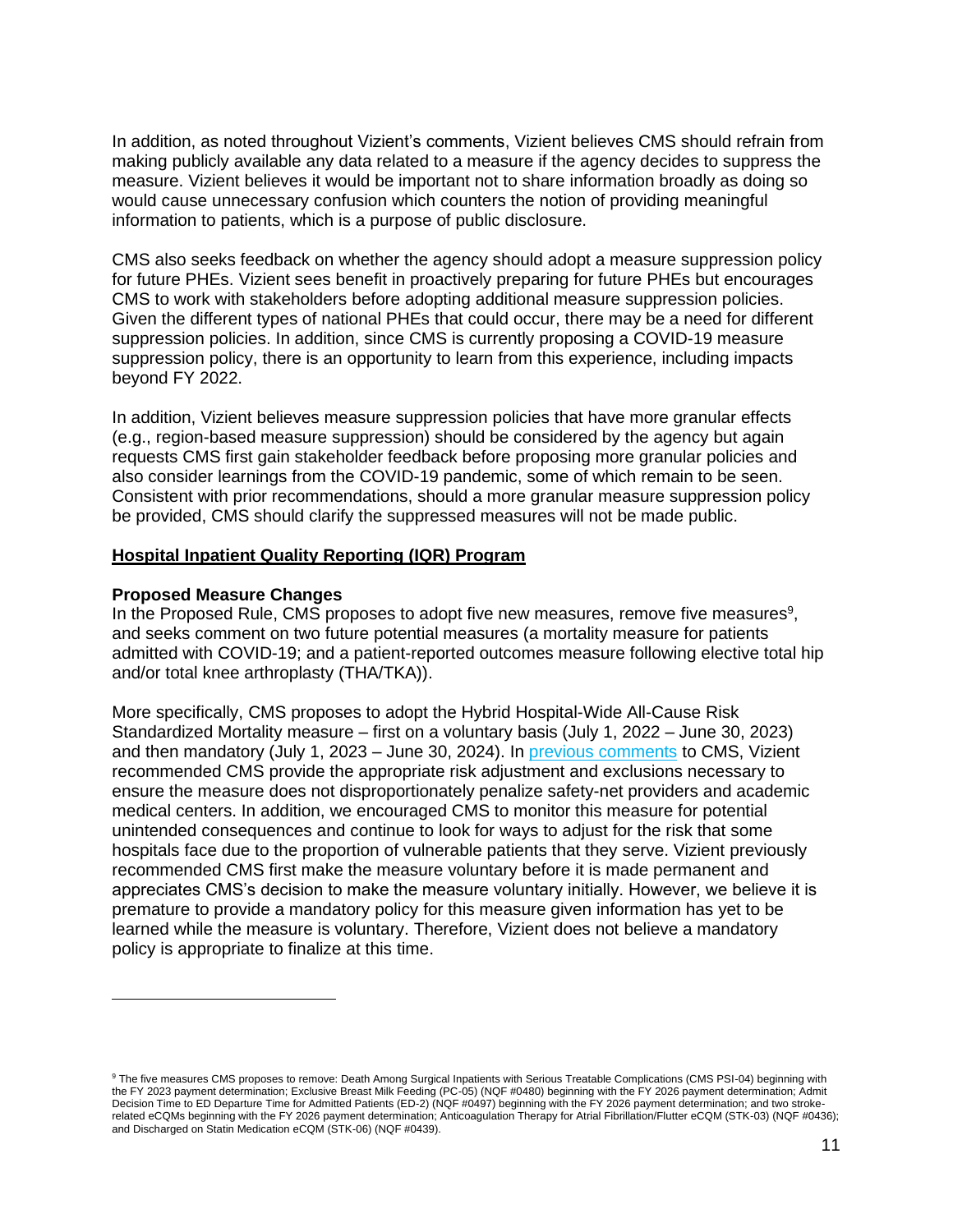Among the five new proposed measures is a measure for COVID-19 vaccination coverage among health care personnel. Regarding this proposed new measure, Vizient recommends CMS clarify how it will vary from year to year as more information is learned about COVID-19 vaccinations. For example, how would this measure change should booster shots be required and as CDC updates vaccination guidelines? Vizient encourages CMS to address these questions in the final rule.

# **Health Equity Structural Measure**

Lastly, CMS notes it is considering future reporting of a structural measure to assess the degree of hospital leadership engagement in health equity performance data (e.g., presence of an updated language access plan and updated communication access plan; degree to which hospital's electronic health record system can collect demographic data; staff training on best practices in demographic data collection). Vizient appreciates the agency's efforts to prioritize health equity and believes that if such a structural measure advances, it should be designed to be flexible and to support the most impactful activities that support health equity, especially as hospitals may already be employing different health equity strategies. In addition, Vizient notes additional resources may need to be provided to hospitals to encourage and streamline needed changes to both meet the structural measure requirements and ensure that health equity is meaningfully impacted.

# **Use of Certified Technology**

Beginning CY 2023 reporting period/FY 2025 payment determination, CMS proposes to require hospitals to use certified technology that is consistent with the 2015 Edition Cures Update. Vizient notes our concern that the CY 2023 reporting period may not provide sufficient time for hospitals broadly to meet this requirement.

# **Overall Hospital Quality Star Ratings**

In the Proposed Rule, CMS references the CY 2021 OPPS/ASC final rule where the agency finalized a methodology to calculate the Overall Hospital Quality Star Ratings but does not propose any modifications. While CMS does not propose any changes to the Overall Hospital Quality Star Ratings in the Proposed Rule, Vizient believes additional changes are needed to ensure meaningful hospital comparisons are possible, as described in the following paragraphs. Vizient also requests CMS clarify whether stakeholders should anticipate changes to the Overall Hospital Quality Star Ratings in the OPPS/ASC proposed rule going forward or the IPPS proposed rule, as done before the COVID-19 PHE. Vizient appreciates that such updates were typically provided through the IPPS rulemaking process.

As shown in the April 28 Overall Hospital Quality Star Ratings Release, CMS replaced latent variable modeling with a simple equally weighted measure approach, which Vizient applauds. We believe this change will make it easier for hospitals to understand how their performance translates into a star rating and creates consistent evaluation from release to release.

To further support the goals of the Overall Hospital Quality Star Ratings, Vizient believes more adjustments are needed. For example, while we are pleased to see CMS's explorations of grouping like hospitals together, this policy can be further refined. In the April release, consistent with policy finalized in the CY 2021 OPPS/ASC final rule, CMS peer grouped hospitals by the number of measure groups for which they have at least three measures. As noted in Vizient CY 2021 OPPS/ASC proposed rule comments, we continue to be concerned that the new cohorts' methodology could be challenging to interpret for any general consumer trying to use these star ratings. For example, a consumer would be challenged to distinguish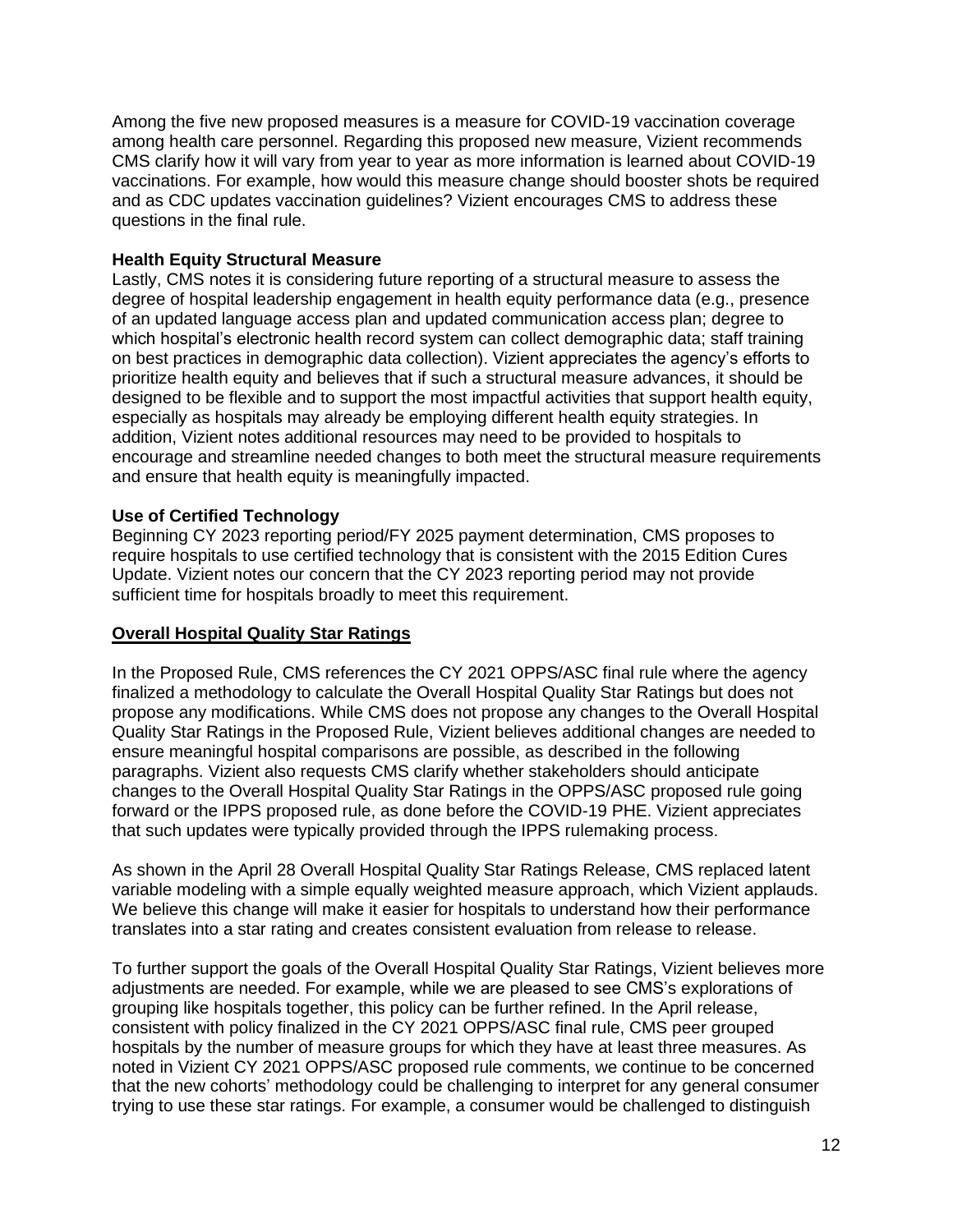or interpret a 5-measure group hospital to a 4-measure group hospital, particularly as the grouping relates to services and outcomes. Vizient continues to suggest that hospitals be placed into peer groups based on hospital type and services provided rather than how many measures they report to CMS.

In addition, Vizient encourages CMS to utilize criteria, including relevant volume thresholds that differentiate patient comorbidities and surgical complexity—including the number of solid organ transplants, cardiac surgery and neurosurgery cases, acute transfers in from other hospitals and trauma service line volume. Leveraging these criteria, hospitals could be split into comprehensive academic medical centers, complex care medical centers and community hospitals.

Also, Vizient reiterates our concern that there is a lag between when the data is reported and when it is eventually made public. As stated in [previous comments,](https://www.vizientinc.com/-/media/documents/sitecorepublishingdocuments/public/aboutus/20190329_vizient_response_to_request_for_public_input_star_ratings.pdf) we have estimated that by the time data is made public and included in the star rating it is at least two years old and, as a result, may not reflect the current state of performance by hospitals. Hospitals using these measures and ratings for performance improvement must wait years to see the impact their improvement activities have on the ratings. Therefore, we urge CMS to support more timely reporting and inclusion of data to make the star ratings more actionable for patients and hospitals.

# **Medicare Promoting Interoperability Program**

# **Electronic Prescribing Objective**

CMS proposes to maintain optional reporting of the Electronic Prescribing Objective's Query of the PDMP measure, but to increase its associated bonus points from 5 points to 10 points, so the maximum total points available for the Electronic Prescribing Objective would increase to 20 points for CY 2022. Vizient agrees with CMS's decision to keep this measure optional for CY 2022 and recommends the agency keep this measure optional beyond CY 2022.

# **Health Information Exchange Objective**

To encourage participation, CMS proposes to add the following new measure to the Health Information Exchange Objective: Health Information Exchange (HIE) Bi-Directional Exchange Measure for CY 2022. The proposed new measure would be an optional alternative to the two existing measures (Support Electronic Referral Loops by Sending Health Information measure and Support Electronic Referral Loops by Receiving and Reconciling Health Information measure) and be worth 40 points. In addition, CMS proposes the HIE Bi-Directional Exchange measure be reported by attestation to certain information and require a yes/no response. Vizient supports efforts to encourage the interoperable exchange of information and reporting options that minimize burdens on providers and appreciates that this proposed measure is optionable and is reported by attestation.

# **Clinical Quality Measurement for Eligible Hospitals and CAHs Participating in the Medicare Promoting Interoperability Program**

Eligible hospitals and CAHs must report on clinical quality measures (eCQMs) selected by CMS using CEHRT, as part of being a meaningful EHR user under the Medicare Promoting Interoperability Program. Since CMS proposes eCQM additions and removals for the Hospital IQR Program and continues to align requirements between the two programs the agency seeks feedback. In response, Vizient encourages CMS to ensure alignment continues between the two programs.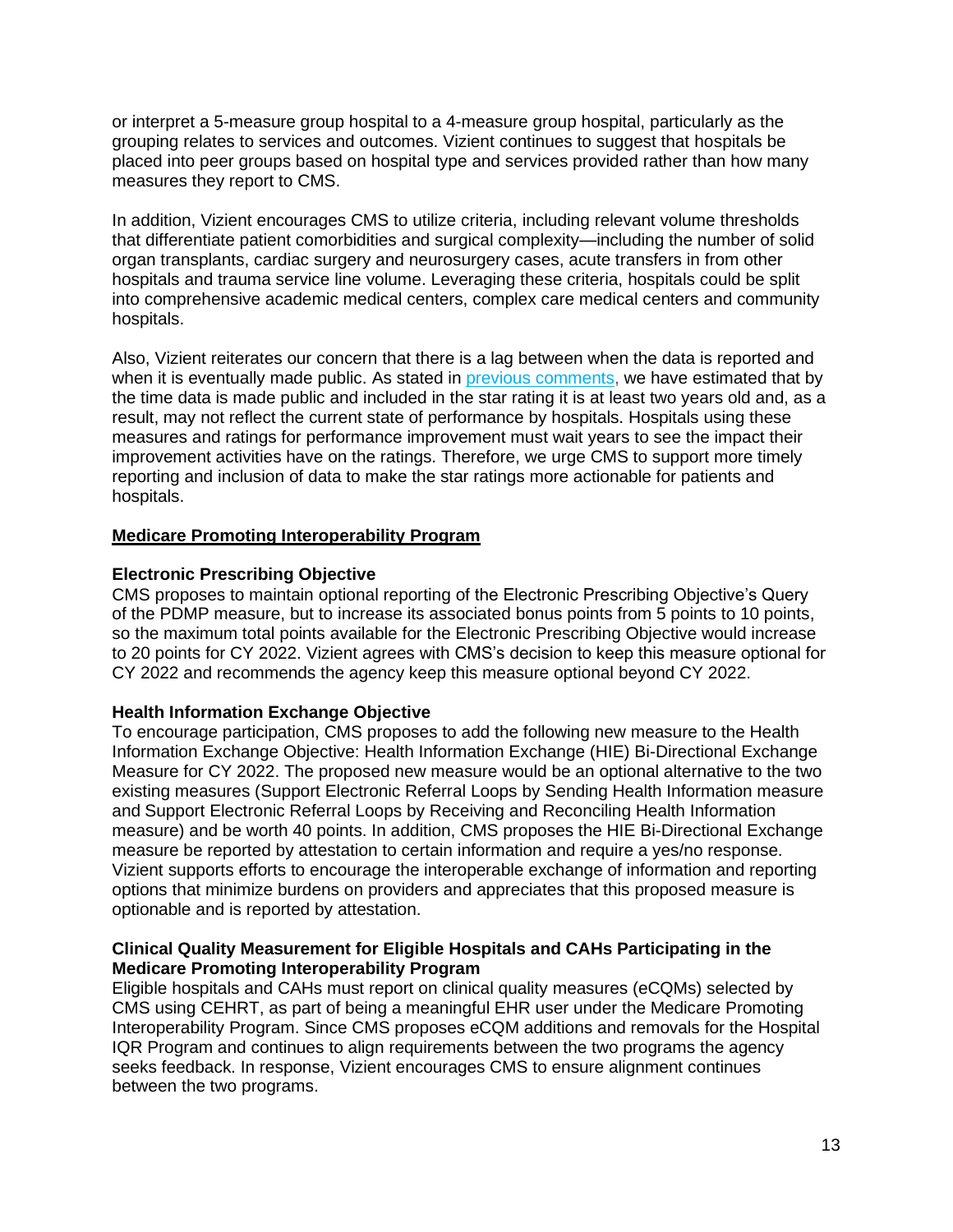Also consistent with the Hospital IQR Program, CMS proposes to require eligible hospitals and CAHs to use only certified technology, updated with the 2015 Edition Cures Update as finalized in the ONC 21st Century Cures Act final rule<sup>10</sup>, to submit data for eCQMs, beginning with the reporting period in CY 2023. Vizient notes that a delay may be appropriate as the reporting period in CY 2023 may not provide enough time for hospitals to implement this policy.

# **Organ Acquisition Payment Policies**

CMS proposes to change, clarify and codify Medicare organ acquisition payment policies relative to organ procurement organizations (OPOs), transplant hospitals and donor community hospitals. In addition, CMS proposes to clarify the Medicare usable organ counting policy to count only organs transplanted into Medicare beneficiaries so that Medicare more accurately records and pays its share of organ acquisition costs. Currently, Medicare generally reimburses transplant hospitals (THs) under reasonable cost principles based on the TH's ratio of "Medicare usable organs"<sup>11</sup> to total usable organs. CMS proposes several changes regarding how to determine the amount of "Medicare usable organs", particularly related to the current presumption that some organs are transplanted into Medicare beneficiaries.

In the Proposed Rule, CMS notes it believes current systems allow for more accurate reporting of Medicare usable organs and that it believes it currently shares in the organ acquisition costs for some organs that are not actually transplanted into Medicare beneficiaries. Vizient is aware of numerous changes related to organ acquisition practices, including changes in the population of patients likely to receive a transplant or be a donor, in addition to improved tracking capabilities, among other factors, that have changed since Medicare initially established its organ acquisition payment policies. In addition, different efforts are underway to improve care for patients who may need a transplant, such as the Center for Medicare and Medicaid Innovation (CMMI) [Kidney Care Choices \(KCC\) Model,](https://innovation.cms.gov/innovation-models/kidney-care-choices-kcc-model) which will start in 2022 and could provide meaningful information for CMS to consider in the context of organ acquisition payment policies. Vizient believes it is critical for CMS to be mindful of the broader implications of the proposed policy and urges the agency to further study these implications and learn from current and future care models. Given this information, Vizient is concerned that the agency's proposal to quickly implement such substantial changes to organ acquisition payment policies does not sufficiently consider or address potential unintended consequences of its proposals, particularly regarding provider burden and patient access.

In addition, based on hospital member feedback, Vizient believes CMS may overestimate information that is readily available and tracked for organ acquisition payment purposes. In the Proposed Rule, there is no information provided regarding the anticipated impact on patient care, including potential access implications that may emerge as a result of the proposed

<sup>&</sup>lt;sup>10</sup> See ONC 21<sup>st</sup> Century Cures Act Final Rule, available at[: https://www.healthit.gov/curesrule/,](https://www.healthit.gov/curesrule/) last accessed: June 24, 2021. <sup>11</sup> Medicare usable organs: (1) Organs transplanted into Medicare beneficiaries; (2) organs transplanted into Medicare beneficiaries that were partially paid by a primary insurance payor in addition to Medicare; (3) organs sent to other THs or IOPOs; (4) kidneys transplanted into Medicare Advantage beneficiaries for dates of service on or after January 1, 2021; (5) kidneys sent to United States military renal transplant centers (MRTCs) with a reciprocal sharing agreement with the HOPO in effect prior to March 3, 1988, and approved by the contractor; and (6) pancreata procured for the purpose of acquiring pancreatic islet cells for transplantation into Medicare beneficiaries participating in a National Institute of Diabetes and Digestive and Kidney Diseases clinical trial pursuant to section 733 of the MMA.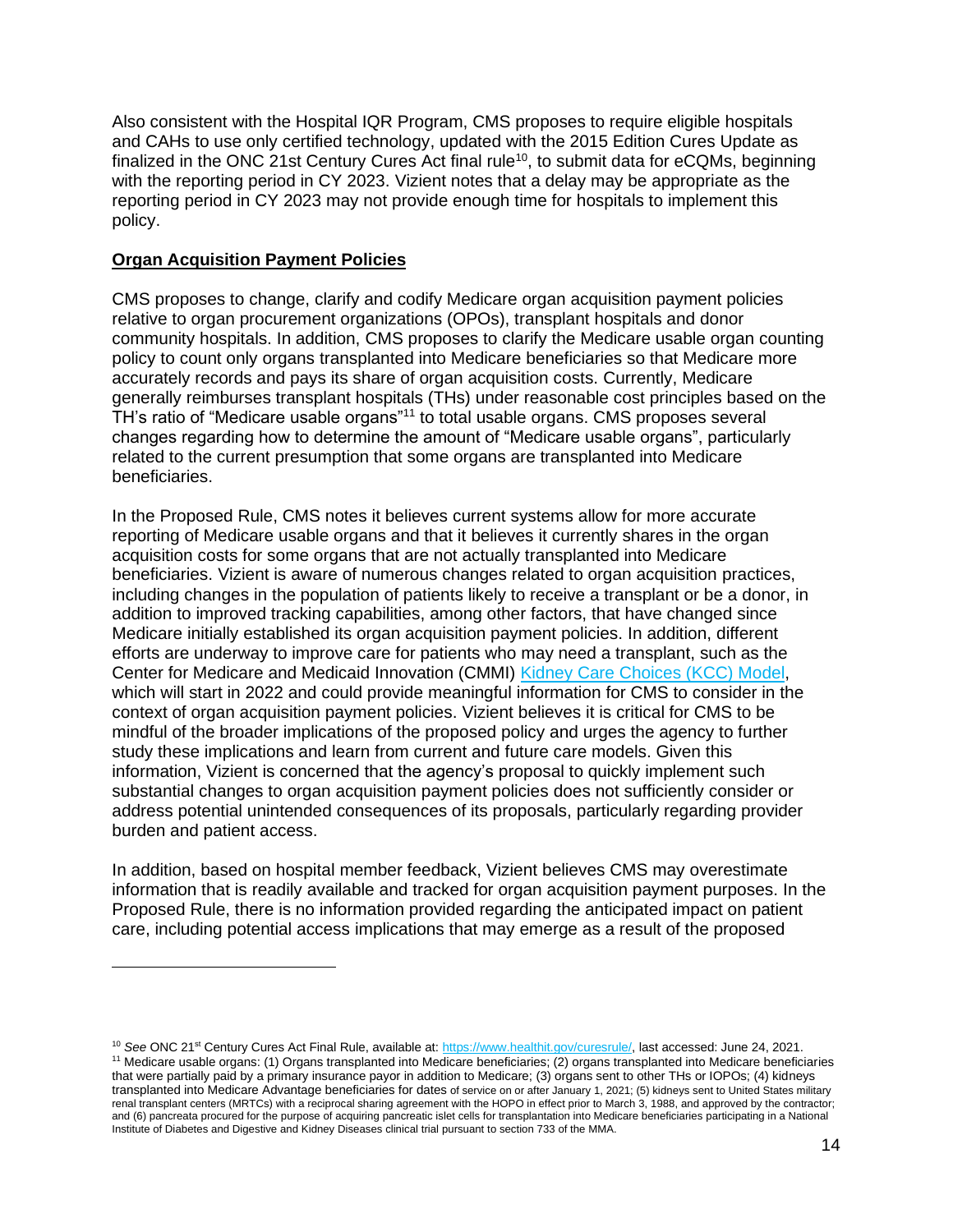changes to counting "Medicare usable organs". In addition, CMS proposes to revise and codify permissible charges and notes, "As a result of our proposal to revise and codify the policy for donor community hospital charges for services provided to organ procurement organizations, we are currently unable to estimate a cost savings". <sup>12</sup> The agency recognizes the majority of organs tend to be recovered from donor community hospitals. Given the uncertainty regarding the current capabilities of THs, OPOs and others, and the critical need for transplants, Vizient urges CMS to withdraw this proposal and work more collaboratively with stakeholders to ensure patients are not negatively impacted by the future policy changes.

Finally, Vizient is concerned the proposal may increase the reporting burden for hospitals, despite the agency's assertion that, "As a result of our proposal to codify certain longstanding organ acquisition payment policies into the regulations, there would be … no increased burden placed upon transplant hospitals". Although CMS indicates it is codifying certain longstanding policies, Vizient questions CMS's assertion that no increased burden would be placed upon transplant hospitals and encourages the agency to work with transplant hospitals to identify potential burdens that have been overlooked and whether any systems would need to change in light of CMS proposed changes that would increase burden or cost. From feedback Vizient received, administrative burden was expected to increase, particularly considering additional tracking requirements, data collection, system updates and training. Vizient believes these concerns further justify the need for CMS to withdraw this policy proposal and provide more comprehensive information to better identify the practical implications of the proposal.

### **Medicare Shared Savings Program**

In the Proposed Rule, due to the COVID-19 PHE, CMS proposes amending the Medicare Shared Savings Program to provide eligible accountable care organizations (ACOs) participating in the BASIC track's glide path the opportunity to maintain their current level of participation for Performance Year (PY) 2022 ("freeze" option). In the Proposed Rule, CMS provides how ACOs would advance for PY 2023. For example, an ACO that decides to freeze its participation level for both PYs 2021 and 2022 would be automatically advanced for PY 2023 to the level of the BASIC track's glide path in which it would have participated during PY 2023. While Vizient appreciates this flexibility, we are concerned that additional changes are needed due to COVID-19.

More specifically, for purposes of benchmarking, CMS [indicated](https://newsroom.vizientinc.com/content/1221/files/Documents/20210528_CMS_Response_to_Shoshana.pdf) that for Shared Savings Program ACOs that start a new agreement period beginning January 1, 2022, the methodology used to establish the ACO's historical benchmark includes a trend factor using a blend of national and regional growth rates. Additionally, CMS adjusts the historical benchmark at the time of financial reconciliation for a PY based on actual growth in national and regional Medicare Part A and B expenditures during the PY. While this approach is consistent with CMS's approach for Shared Savings Program ACOs with agreement periods starting since July 1, 2019, Vizient notes the agency requires benchmarking data to include data that was impacted by the COVID-19 PHE and as a result, is uniquely skewed. Vizient requests CMS consider utilizing pre-PHE data for benchmarking purposes for Shared Savings Program ACOs with agreement periods starting on or after January 1, 2022. This approach would be consistent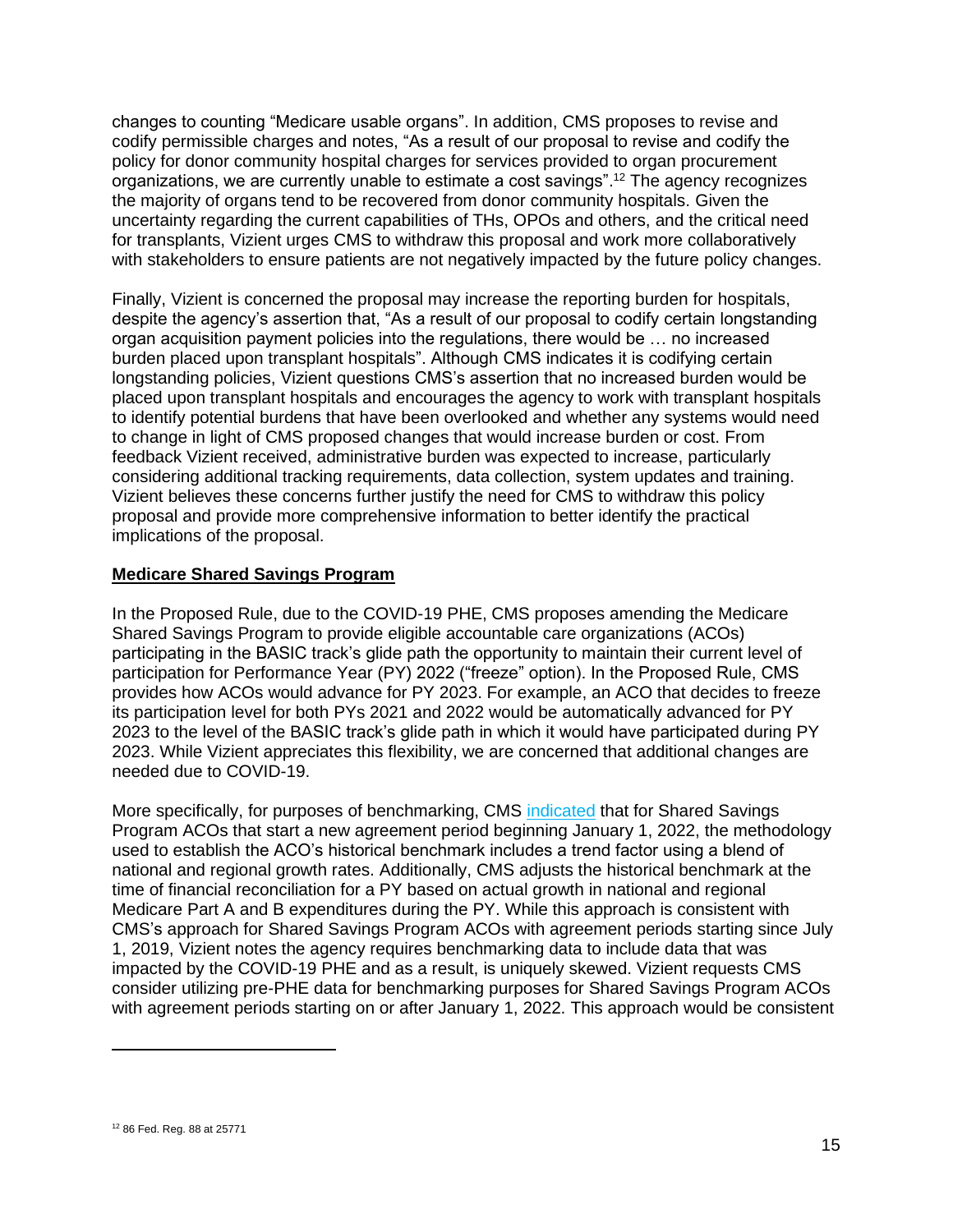with other programs (i.e., Direct Contracting) which use 2017, 2018 and 2019 as baseline years regardless of entry time. Should CMS advance an alternative approach, Vizient encourages the Agency to provide additional time for enrollment, including enrollment modifications.

### **Request for Information (RFI): Advancing to Digital Quality Measurement for the Use of Fast Healthcare Interoperability Resources (FHIR) in Hospital Quality programs**

As part of CMS's efforts to modernize its quality measurement enterprise the agency included a request for information (RFI) in the Proposed Rule to inform the agency as it transitions to digital quality measurement. Vizient offers the following responses and notes our interest in collaborating with CMS to provide our expertise and insights to inform future agency efforts. We also encourage CMS to carefully implement policies related to this RFI, as the data's reliability should be prioritized over a fast implementation timeline.

### **Definition of Digital Quality Measures (dQMs)**

In the Proposed Rule, CMS states dQMs use "sources of health information that are captured and can be transmitted electronically and via interoperable systems."<sup>13</sup> In addition, CMS seeks input on future elaboration that would define a dQM as a software that processes digital data to produce a measure score or measure scores. Vizient encourages CMS to focus efforts on patient self-reported information and notes our concerns that the creation of algorithms for measures (e.g., the logic and the data that would feed the algorithm) increases the risk of bias.

CMS also asks for stakeholder feedback regarding its approach to defining and deploying dQMs to interface with FHIR-based APIs. Vizient believes the agency's approach to defining and deploying dQMS to interface with FHIR-based APIs is promising. However, we reiterate the importance of reducing reporting burdens and making the reporting as automated as possible with little human intervention, including decreased reliance on chart-abstraction.

#### **Use of FHIR for Current eCQMs**

Vizient agrees with CMS's assertion that a transition to FHIR-based quality reporting can reduce burden on health information technology (IT) vendors and providers. We also agree that near real-time quality measure scores would be beneficial. Parts of the current CMS Quality Reporting Data Architecture (QRDA) Implementation Guides (IGs) that cause the most burden are implementing vendor solutions in a coordinated and streamlined way and a lack of standard outputs from electronic medical record (EMR) vendors and other health IT vendors to create files. For example, hospitals may use multiple systems to collect data and those systems may be difficult to integrate to a single EMR or QRDA generating platform, or the integration may be cost prohibitive. In addition, hospitals may switch EMR vendors but then need to maintain the data from two systems which can also be burdensome. To reduce burden on providers and vendors Vizient encourages CMS, through a CMS FHIR Reporting IG, to reduce the amount of formatting required and to better ensure that data can be consumed in multiple formats from multiple vendors.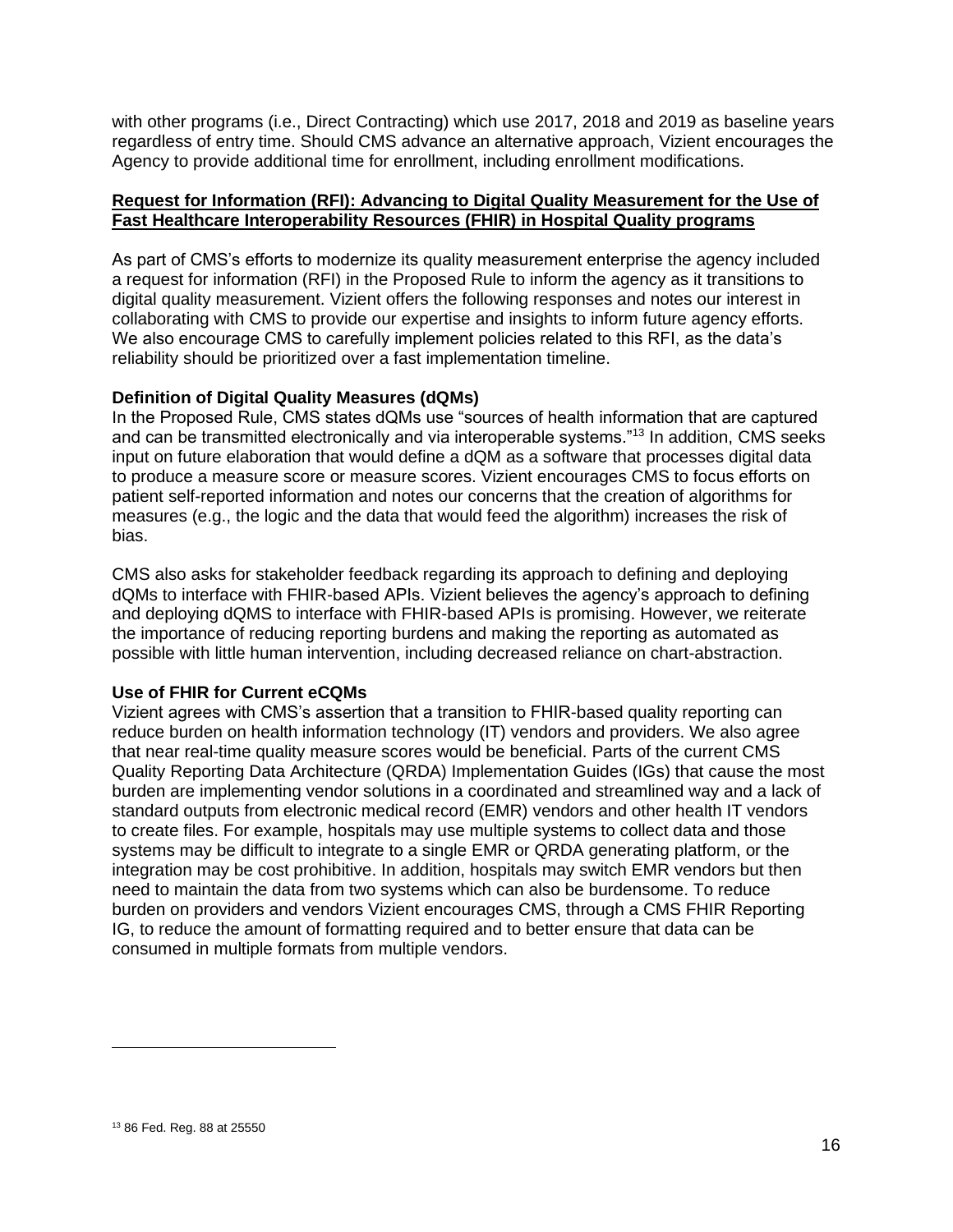# **Changes Under Consideration to Advance Digital Quality Measurement: Actions in Four Areas to Transition to Digital Quality Measures by 2025**

To advance digital quality measurement, CMS identifies four potential actions it is considering: leverage and advance standards for digital data and obtain all EHR data required for quality measures via provider FHIR-based APIs; redesign CMS quality measures to be self-contained tools; better support data aggregation; and work to align measure requirements across reporting programs, other Federal programs and agencies, and the private sector, where appropriate.

# *Leveraging and Advancing Standards for Digital Data and Obtaining All EHR Data Required for Quality Measures via Provider FHIR-based APIs*

Generally, Vizient agrees with CMS's goal of aligning data needed for quality measurement with interoperability requirements. A strength of this approach is that it will reduce the burden to report, but a limitation is it may be difficult to capture data, such as patient reporting outcomes and social determinants of health (SDoH). Due to these data limitations, it could constrain the development of measures or, more generally, the completeness of data.

In addition, CMS asks for feedback regarding the importance of a data standardization approach that also supports inclusion of patient-generated health data (PGHD) and other currently non-standardized data. Vizient believes that data standardization is less important if the measures are standardized and clearly defined.

In response to CMS's question regarding testing data validity and quality, Vizient encourages CMS to initiate pilot programs and third-party validation by neutral parties.

#### *Redesign Quality Measures to be Self-Contained Tools*

Regarding the redesign of CMS quality measures to be self-contained tools, Vizient encourages CMS to move away from tools that would be used for data acquisition that exacerbate the burden to report. Rather, Vizient encourages CMS to focus efforts on claimsbased or electronic measures-based APIs or other interoperability standards. Making both the measure standards and digital quality measurement results publicly available for research/improvement purposes is also very important.

CMS also requests feedback on how a more open, agile strategy for end-to-end measure calculation can facilitate broader engagement in quality measure development, the use of tools developed for measurement for local quality improvement, and/or the application of quality tools for related purposes such as public health or research. Vizient believes that timeliness of data is critical and that, based on the information CMS provides in the RFI regarding more agile data acquisition and availability, the result would be more timely data and insights, and therefore this information would support prompt responses from hospitals and other providers.

#### *Better Support Data Aggregation*

As CMS considers the role of data aggregation from multiple sources reporting in collaboration with providers, Vizient believes CMS can take a leadership role in providing standardization (e.g., definition of core data elements and measure specifications) and in coordinating efforts with other federal agencies like the Office of the National Coordinator for Health IT (ONC). CMS could also consider collaborating with other agencies to identify and capture information that historically has not been used but could be helpful. Vizient encourages the agency to allow more flexibility in data collection and presentation for data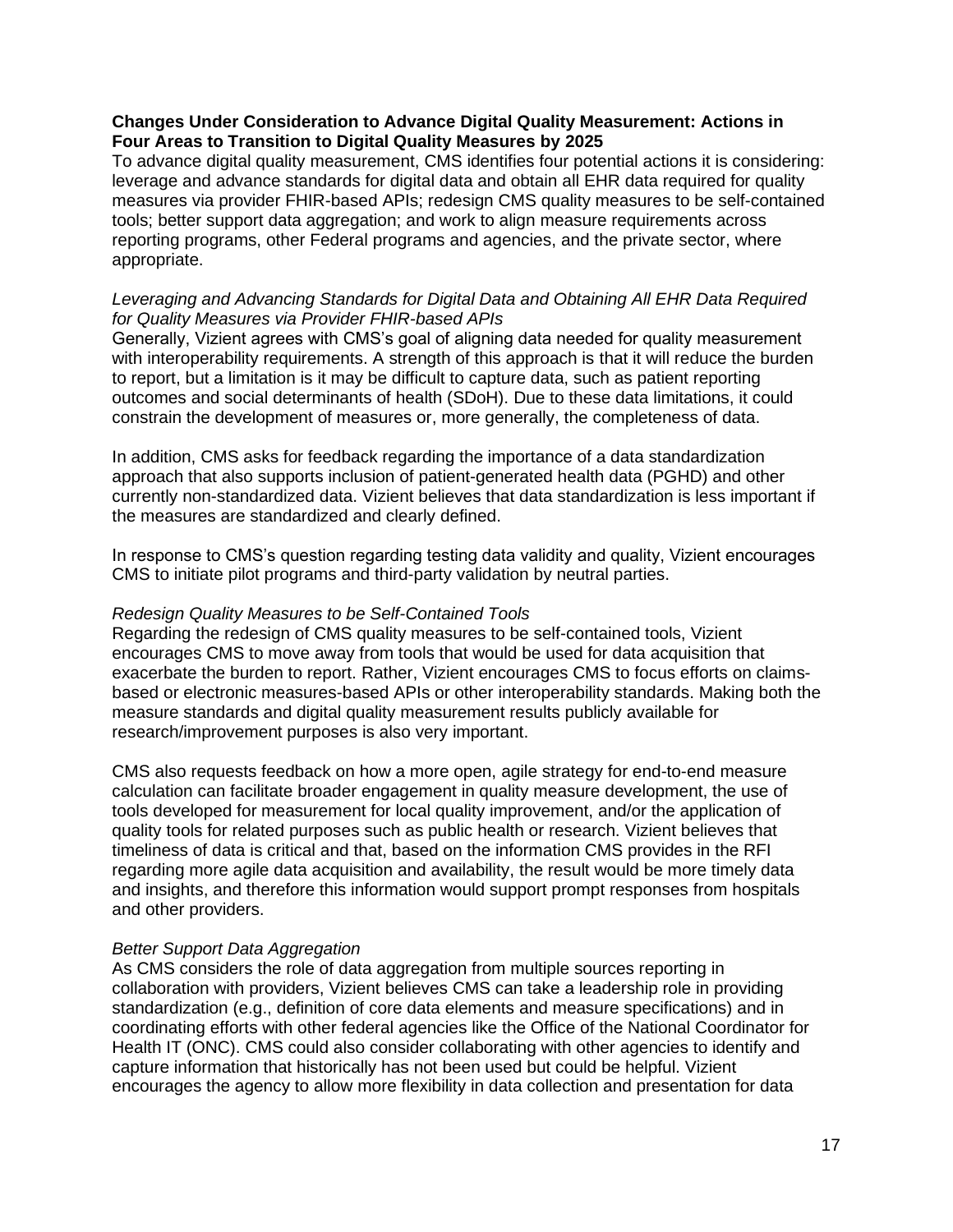aggregators. Vizient encourages CMS to work with data aggregators to determine how best to facilitate and enable aggregation.

Also, regarding the agency's interest in initial priority areas for the dQM portfolio given evolving interoperability requirements, Vizient notes that funding can be a barrier to some providers interested in participating in data aggregation. In addition, the agency should consider easing burdens on providers by placing the responsibility of ensuring data meets interoperability requirements and standards with the electronic health record (EHR) and billing vendors.

# *Work to align measure requirements across reporting programs, other Federal programs and agencies, and the private sector, where appropriate*

As noted above, Vizient believes CMS could also consider collaborating with ONC and other agencies to identify and capture information that historically has not been used for quality measurement but could be helpful. In addition, Vizient appreciates the agency interest in working with the private sector to adopt standards and technology-driven solutions to address the agency's quality measurement priorities. Vizient hopes to be included in those collaborative opportunities with the agency, and also hopes to be a resource for the agency given our expertise.

# **RFI: Closing the Health Equity Gap in CMS Hospital Quality Programs**

Vizient commends CMS in its efforts to provide more transparency regarding health inequities and disparities, either in resources provided or outcomes by healthcare organizations. Vizient has the following recommendations for CMS's consideration regarding future potential stratification of quality measure result by race and ethnicity, improving demographic data collection and the potential creation of a Hospital Equity Score to synthesize results across multiple social risk factors.

### **Future Potential Stratification of Quality Measure Results by Race and Ethnicity**

In the Proposed Rule, CMS seeks feedback regarding the potential actions CMS may take related to future potential stratification of quality measure results by race and ethnicity. Those actions include potentially using an algorithm to indirectly estimate rate and ethnicity, identification of appropriate privacy safeguards for data produced from indirect estimation of race and ethnicity, and addressing the challenges of defining and collecting, accurate and standardized, self-identified demographic information.

Vizient encourages CMS to consider the following information regarding the potential future application of an algorithm to indirectly estimate race and ethnicity to permit stratification of measures for hospital-level disparity reporting, until more accurate forms of self-identified demographic information are available. While statistically valid estimation algorithms exist in the absence of complete or accurate data, Vizient recommends CMS not apply these methods for race and ethnicity outcome reporting on an interim basis, but instead leverage these methods to assist hospitals in assessing race and ethnicity data completeness and accuracy while both CMS and health systems focus on capturing more robust and meaningful race & ethnicity data.

Vizient cautions CMS in using estimation methods noted in the Proposed Rule, such as using first and last names matched to specific national origin groups, and methods using the racial and ethnic composition of the surrounding neighborhood which too closely resembles a long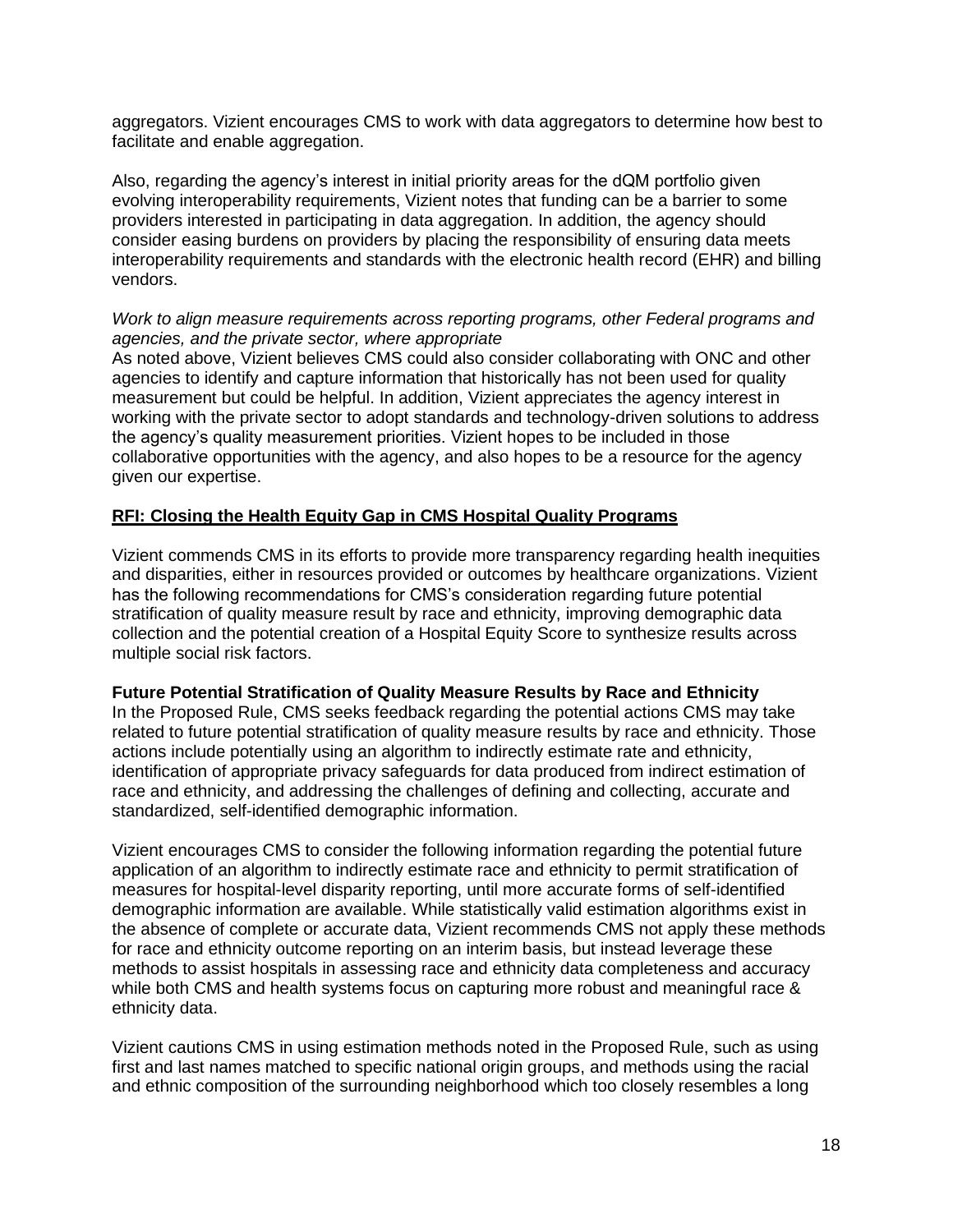standing 'racial profiling' stigma minority populations have suffered for many years.<sup>14</sup> Consistent with the agency's statements in the RFI, Vizient is concerned that the proposed algorithms are considerably less accurate for individuals who self-identify as American Indian/Alaskan Native or multiracial, particularly in less populous or highly diverse neighborhoods. Given the critical need to completely and accurately represent different racial and ethnic groups, Vizient recommends CMS focus efforts on supporting more accurate data capture approaches rather than indirect estimations.

Vizient believes that leveraging these indirect racial and ethnicity estimation methods, such as those noted by CMS in the Proposed Rule, for public reporting could jeopardize CMS's original intent of supporting Medicare's vast and diverse beneficiary populations. Further, indirect racial and ethnicity estimation methods stunt CMS's ability to offer patient-centered, equitable outcomes reporting. Should CMS decide to use indirect estimation methods despite stakeholder concerns, Vizient notes that CMS should only leverage these type of estimation methods to support hospitals in validating the completeness and data accuracy assessments rather than for outcome performance.

#### **Improving Demographic Data Collection**

Vizient fully supports the agency's recommendation to utilize the existing "Race & Ethnicity-CDC" code system. The "Race & Ethnicity-CDC" code system offers a structured and more granular framework that supports a patient-centered approach to collecting accurate and representative race and ethnicity data. Hospitals and health systems, including many Vizient members, are already leveraging these standards.

Through a Health Equity Affinity Group co-led by Vizient and made up of CMS contracted organizations for the Hospital Improvement and Innovation Network (HIIN) initiative, a comprehensive Health Equity Organizational Assessment (HEOA) was conducted with nearly 2,300 hospitals. The HEOA assessed hospital levels of implementation of seven different categories, patient demographic data collection being one of those categories. Fifty-one percent of hospital respondents met the gold standard of using self-reporting methodology to collect race, ethnicity and language (REAL) data for patients. However, only 29% indicated they collected REAL data for at least 95% of their patients. Much work and support is needed to collect REAL data, and as additional important demographic data elements such as sex, sexual orientation and gender identity (SOGI) standards are being formed, national guidance is needed. Results from the HEOA revealed that only 11% of hospitals collect patient demographic data beyond REAL including SOGI data, veteran status, geography and/or other social determinants of health (SDOH) or social risk factors. Leveraging existing standards and developing national standards where needed provides hospitals with a comprehensive and standardized approach to capturing representative data for the communities they serve.

To support both hospitals and patients in improving demographic data capture and accuracy while offsetting any hospital reporting burden, Vizient suggests CMS consider the following two-pronged approach. CMS could provide financial incentives to hospitals to improve

<sup>14</sup> 86 Fed. Reg. 88 at 25558, CMS states, "These methods often estimate race and ethnicity using a combination of other data sources which are predictive of self-identified race and ethnicity, such as language preference, information about race and ethnicity in our administrative records, first and last names matched to validated lists of names correlated to specific national origin groups, and the racial and ethnic composition of the surrounding neighborhood. Indirect estimation has been used in other settings to support population-based equity measurement when self-identified data are not available."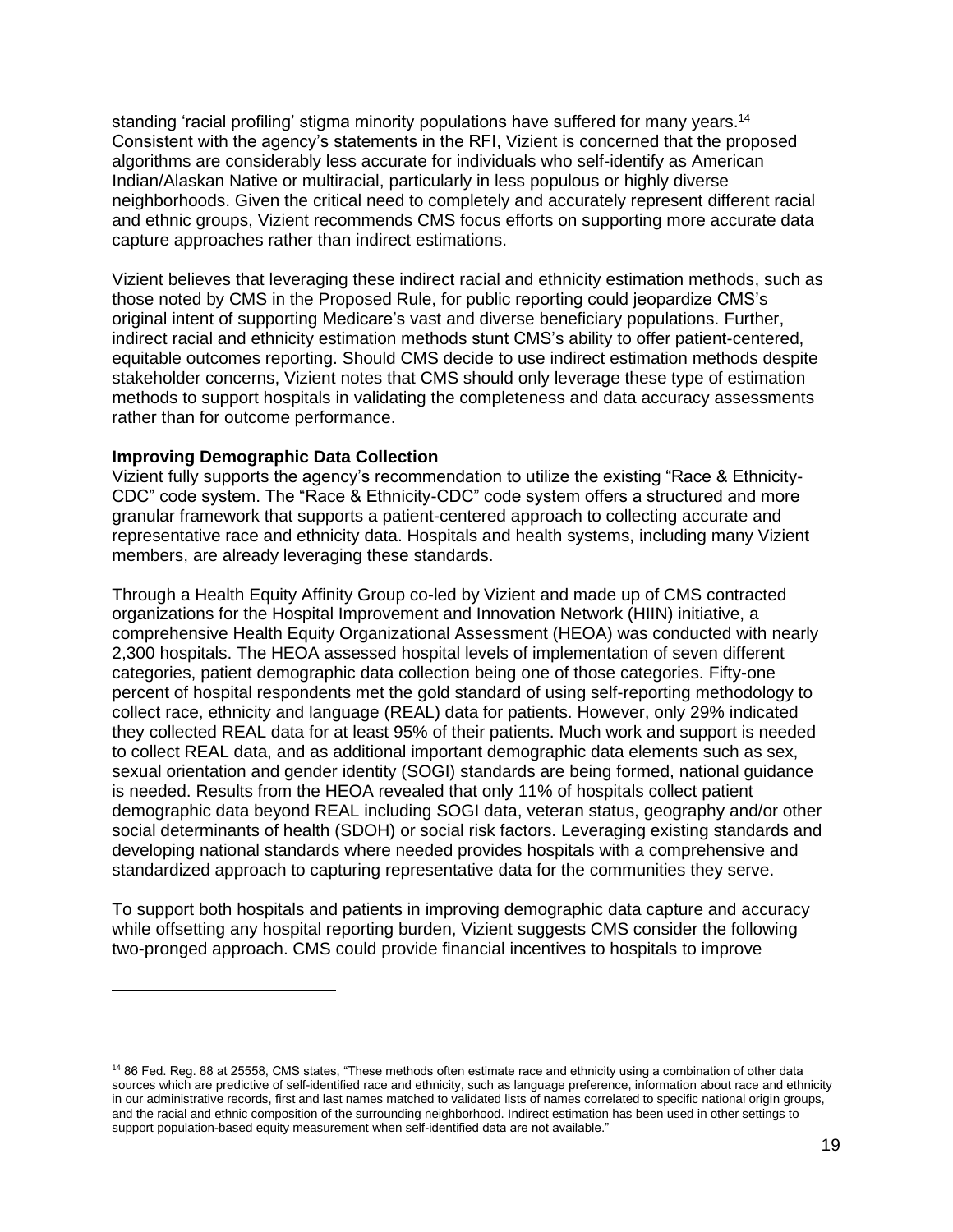demographic data capture and accuracy, similar to CMS's Promoting Interoperability Programs which provides incentive payment to eligible hospitals and eligible professionals as they demonstrate adoption, implementation, upgrading, or meaningful use of certified EHR technology. Vizient also recommends CMS leverage existing, or create new, locally established, federally funded entities such as the Quality Improvement Organizations (QIOs) /Quality Innovation Networks (QINs) or Hospital Quality Improvement Contacts (HQICs) to develop a program that can be tailored to the local community's racial and ethnically diverse landscape to best support complete data capture.

To support improved patient self-reporting, Vizient recommends CMS work with providers and patients to develop clear and clinically meaningful reasons and rationale as to why these data elements are important to collect and how these elements support a patient-centered healthcare delivery approach. Historically, many minority groups have been subjected to targeted and unethical medical practices, such as the U.S. Public Health Service's Tuskegee Syphilis Study.<sup>15</sup> As such, they have gained a level of mistrust with the US healthcare system<sup>16</sup> and therefore, may be less willing to disclose personal information. Various programs can provide a patient-centered, medically supported rationale for capturing personal information, in addition to supporting the patient's understanding of how the healthcare system capturing this information is beneficial to their health.<sup>17</sup> As a result, these programs serve as a bridge to not only regain trust in the system, but also improve data accuracy and, above all, support the patient in the whole-person approach to reporting and care.

### **Potential Creation of a Hospital Equity Score to Synthesize Results Across Multiple Social Risk Factors**

In the Proposed Rule, CMS seeks feedback regarding the possible creation and confidential reporting of a Hospital Equity Score to synthesize results across multiple social risk factors and disparity measures. In addition, the agency requests input on interventions hospitals could institute to improve a low hospital equity score and how improved demographic data could assist with these efforts.

While Vizient appreciates CMS's goals of identifying disparities in processes and outcomes of care, Vizient recommends postponing any Hospital Equity Score reporting and instead focusing efforts on improving the accuracy and robustness of race and ethnicity data. Until more accurate and meaningful data is captured, CMS's desire to reduce disparities through a scoring framework will offer limited insights for both patients and providers to act upon. Based on this notion, Vizient encourages CMS to explore moving towards a more intersectional, whole-person reporting approach rather than simply reporting differences in a single dimension such as race or ethnicity or dual-eligibility differences in isolation.

Through our efforts to provide deeper COVID-19 insights related to the multi-dimensional factors such as race, ethnicity, age, gender, social risk factors and co-morbid clinical conditions and COVID-19 diagnosis prevalence, Vizient developed a multifactorial, logistical

<sup>&</sup>lt;sup>15</sup> See Centers for Disease Control and Prevention. (April 2021). The U.S. Public Health Service Syphilis Study at Tuskegee. available at: [https://www.cdc.gov/tuskegee/faq.htm,](https://www.cdc.gov/tuskegee/faq.htm) last accessed June 22, 2021.

<sup>16</sup> *See* Centers for Disease Control and Prevention, (April 2021). Health Equity Considerations and Racial & Ethnic Minority Groups, available at: [https://www.cdc.gov/coronavirus/2019-ncov/community/health-equity/race-ethnicity.html,](https://www.cdc.gov/coronavirus/2019-ncov/community/health-equity/race-ethnicity.html) last accessed: June 18, 2021. <sup>17</sup> *See,* Institute for Diversity and Health Equity & American Hospital Association (2020.) Health Equity Snapshot: A Toolkit for

Action, available at: [https://www.aha.org/system/files/media/file/2020/12/ifdhe\\_snapshot\\_survey\\_FINAL.pdf,](https://www.aha.org/system/files/media/file/2020/12/ifdhe_snapshot_survey_FINAL.pdf) last accessed June 18, 2021.